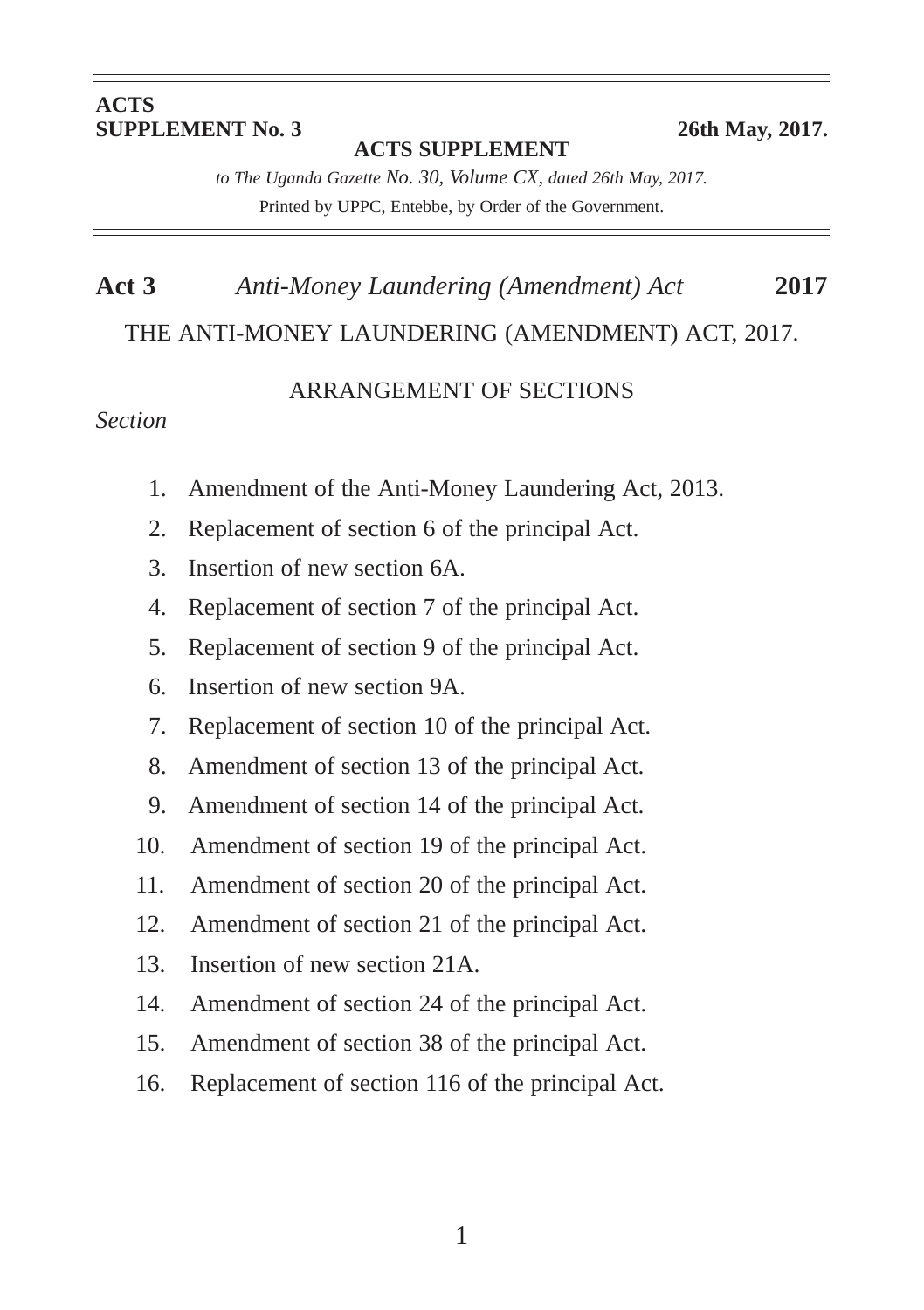### **THE ANTI-MONEY LAUNDERING (AMENDMENT) ACT, 2017**

**An Act to amend the Anti-Money Laundering Act, 2013, to harmonise the definitions used in the Act; to provide for the carrying out of risk assessments by accountable persons; to provide for the identification of customers and clients of accountable persons; to provide for procedures relating to suspicious transactions; to harmonise the record keeping requirements and exchange of information obligations with international practice; and for related matters.**

DATE OF ASSENT: 13th May, 2017.

*Date of Commencement:* 26th May, 2017.

BE IT ENACTED by Parliament as follows:

#### **1. Amendment of the Anti-Money Laundering Act, 2013.**

The Anti-Money Laundering Act, 2013, in this Act referred to as the "principal Act" is amended in section 1—

- (a) by inserting immediately after the definition of "Authority" the following—
	- ""bearer negotiable instruments" means monetary instruments in the form of a document such as traveler's checks and negotiable instruments, including checks, promissory notes and payment orders, that are issued to bearer, endorsed unconditionally or issued to a fictitious payee, or in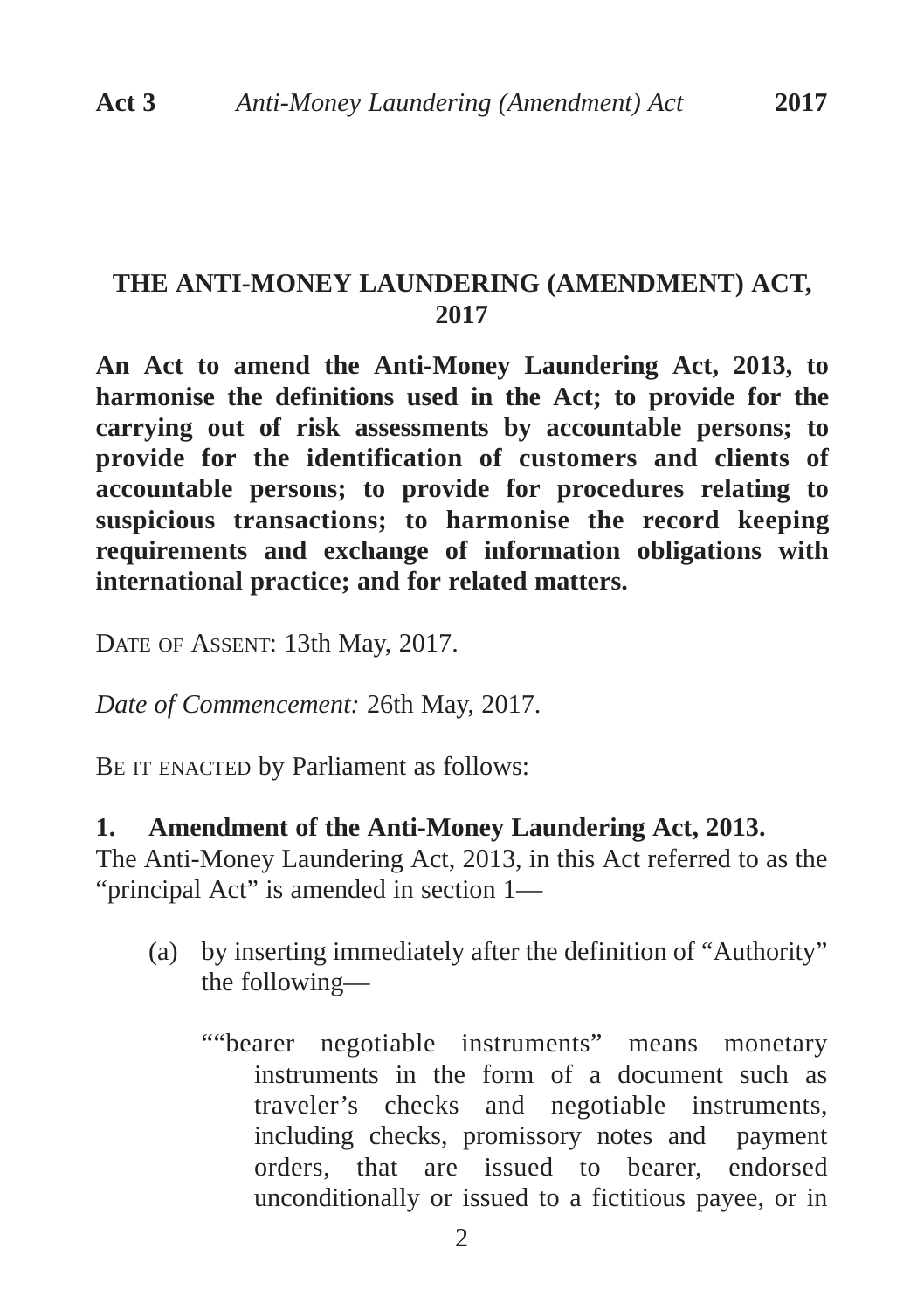another form that allows the transfer of the right upon delivery, and incomplete instruments including checks, promissory notes, and payment orders that are signed but have the payee's name crossed out or omitted;";

- (b) by substituting for the definition of "beneficial owner" the following—
	- ""beneficial owner" means the natural person who ultimately owns or controls a customer or the natural person on whose behalf a transaction is conducted, and includes a natural person who exercises ultimate effective control over a legal person or legal arrangement;";
- (c) by inserting immediately after the definition of "court" the following—
	- ""correspondent banking and other similar relationships" means the provision of banking or other similar services by one financial institution to another institution to enable the latter to provide services and products to its own customers;'';
- (d) by inserting immediately after the definition of "document", the following—
	- " "Financial group" means a group that consists of a parent company or of any other type of legal person exercising control and coordinating functions over the rest of the group for the application of group supervision under the Core Principles, together with branches and/or subsidiaries that are subject to Anti Money Laundering or Countering the Financing of Terrorism policies and procedures at the group level;"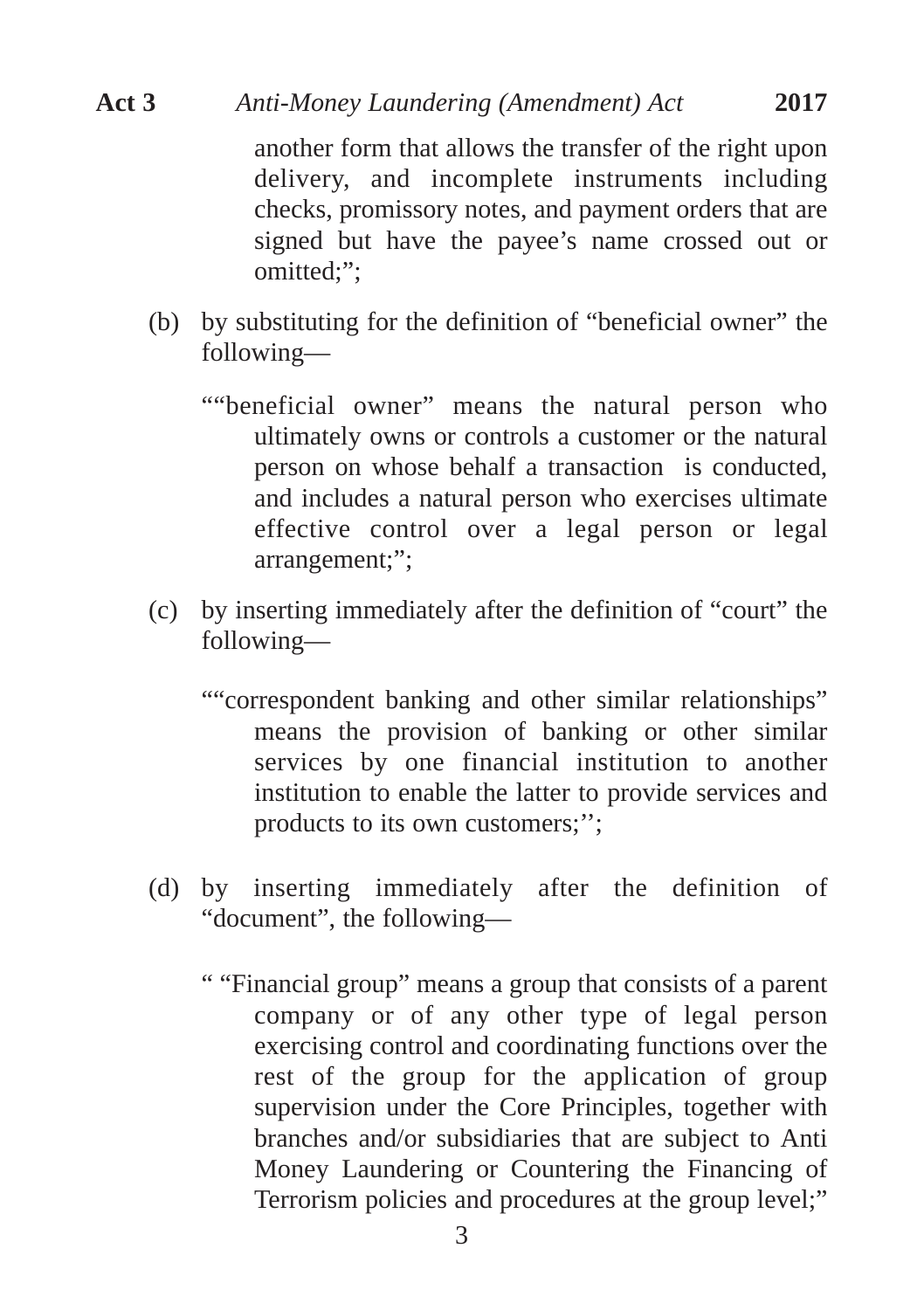- (e) by inserting immediately after the definition of "gift caught by this Act", the following—
	- " "international organization" means an entity established by formal political agreement between a member State that has the status of an international treaty; its existence is recognised by law in its member country; and it is not treated as resident institutional unit of the countries in which they are located;"
- (f) by repealing the definition of "monetary instrument";
- (g) in the definition of "occasional transaction" by repealing the words "involving cash";
- (h) by substituting for the definition of "politically exposed person" the following—

" "politically exposed person" means—

- (a) an individual who is or has been entrusted with a prominent public function in Uganda or another country, and includes a head of state or head of government, senior politician, senior government official, judicial or military official, senior executive of a state owned corporation, and important party officials; and
- (b) a person who is or has been entrusted with a prominent function by an international organization, and includes a member of senior management, director, deputy director or member of a board and includes a related person of the individual;'';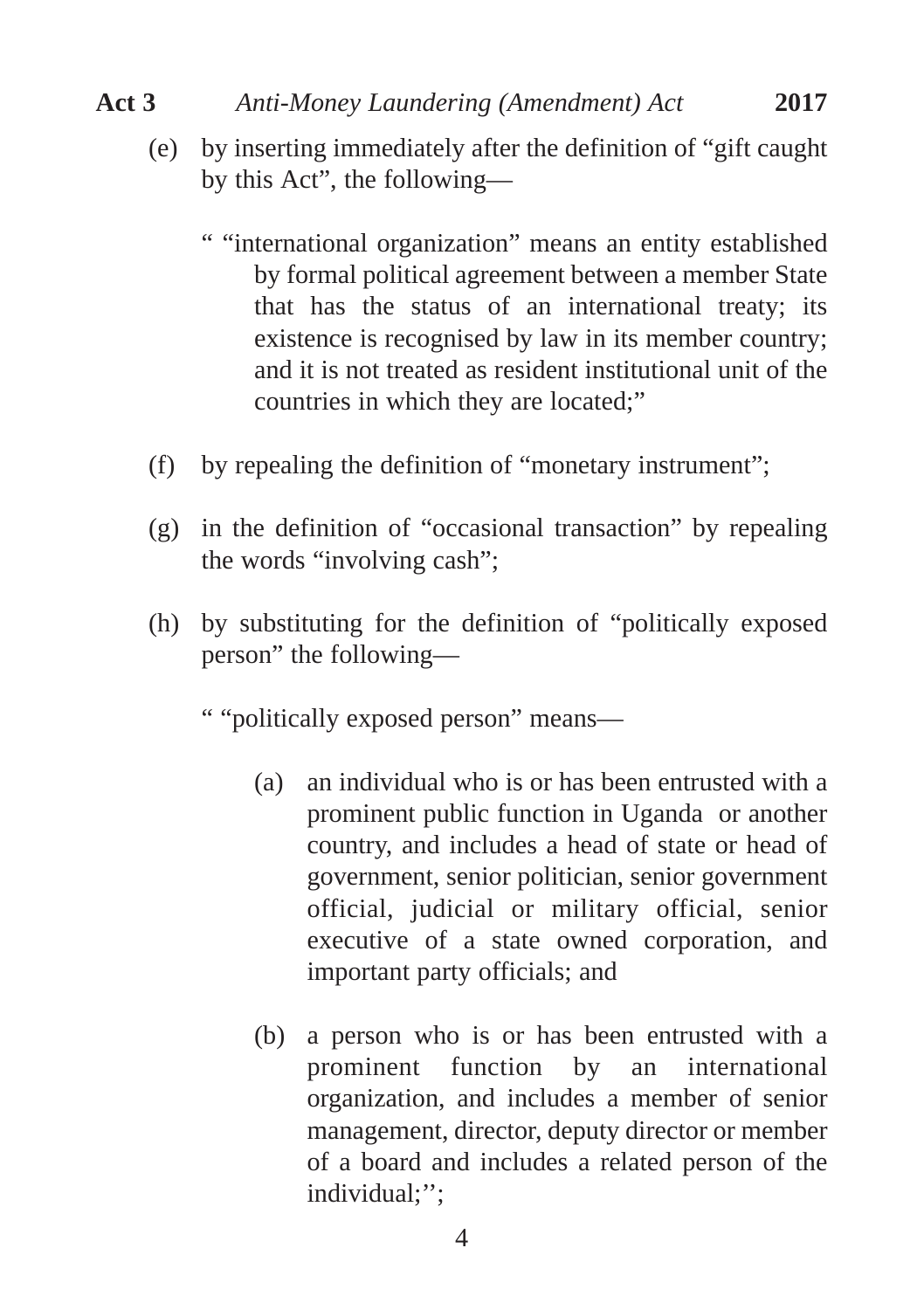- (i) by substituting for the definition of "proceeds" the following—
	- ""proceeds" means any property or economic advantage derived from or obtained, directly or indirectly, through the commission of a crime, and includes property later successively converted, transformed or intermingled, as well as income, capital or other economic gains derived from such property at any time after the commission of the crime;";
- (j) by inserting immediately after the definition of "record", the following—
	- " "related person" means an associate or close relative of the person"
- (k) by substituting for the definition of "shell bank" the following—
	- ""shell bank" means a bank incorporated in a jurisdiction in which it has no physical presence and which is not affiliated with a regulated financial group that is subject to effective consolidated supervision;''
- (l) by inserting immediately after "shell bank" the following—
	- ""supervisory authority" means a body that regulates or supervises any of the persons and businesses listed in paragraph 14 of the Second Schedule, and who, for the purposes of this Act, shall supervise those persons and businesses in matters relating to anti-money laundering and countering the financing of terrorism:":
- (m) by inserting immediately after the definition of "tainted property" the following—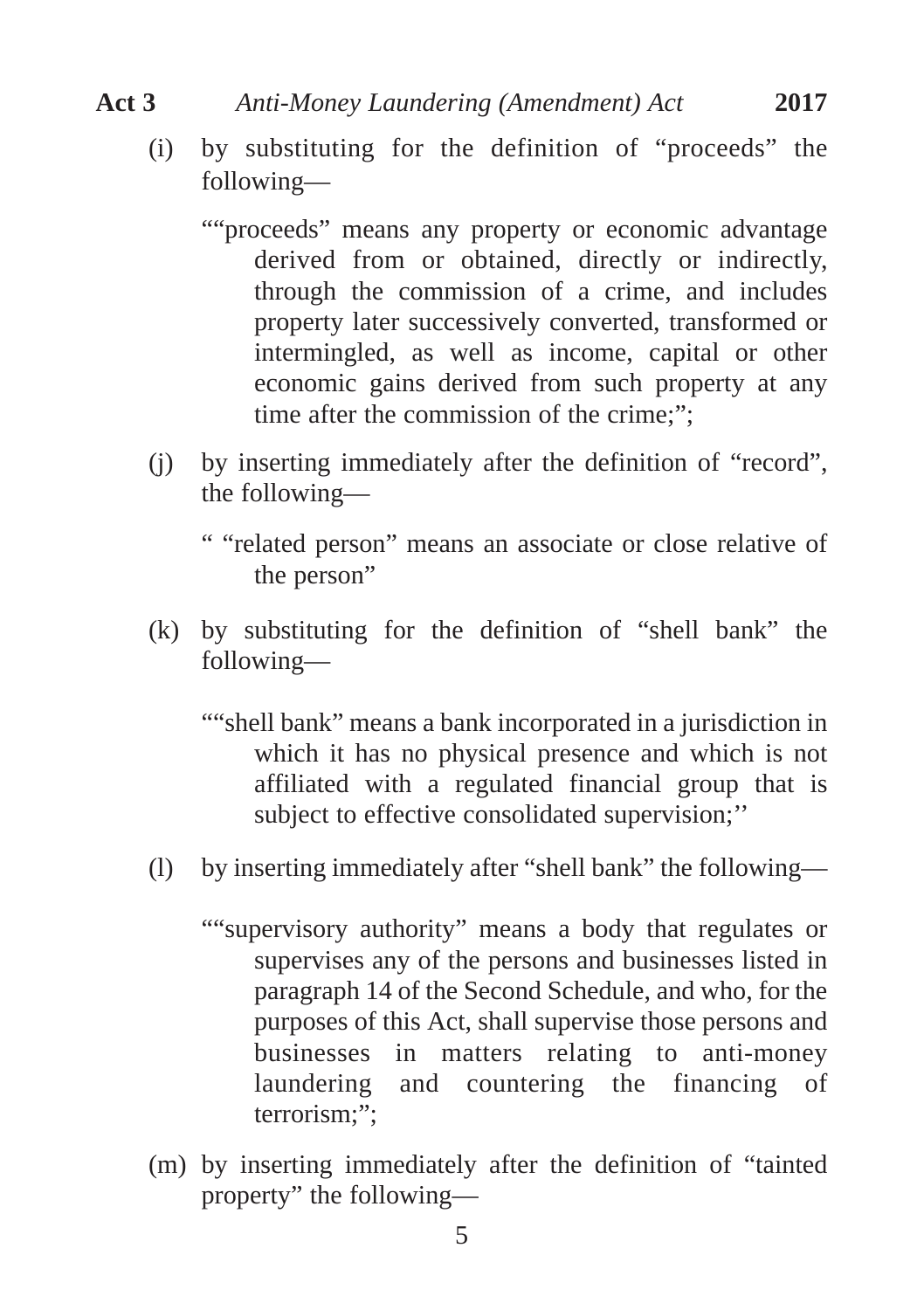" "terrorism financing" means the offence specified in the Anti-Terrorism Act, 2002;".

#### **2. Replacement of section 6 of the principal Act.**

The principal Act is amended by substituting for section 6 the following—

## **"6. Identification of clients, customers, other persons and other anti-money laundering measures.**

(1) An accountable person who maintains an account for a client or customer shall maintain the account in the true name of the account holder, and shall not open or keep anonymous accounts or accounts which are in fictitious or incorrect names.

(2) An accountable person shall carry out due diligence measures in the following circumstances—

- (a) before or during the course of opening an account for or establishing a business relationship with a customer;
- (b) before carrying out an occasional transaction equal to or above the amount of five thousand currency points or its equivalent in foreign currency; whether conducted as a single transaction or several transactions that appear to be linked;
- (c) before carrying out an occasional transaction that is a domestic or international wire transfer;
- (d) whenever there is a suspicion of money laundering or terrorism financing;
- (e) understand the ownership and control structure of the customer;
- (f) whenever doubts exist about the veracity or adequacy of previously obtained customer identification data;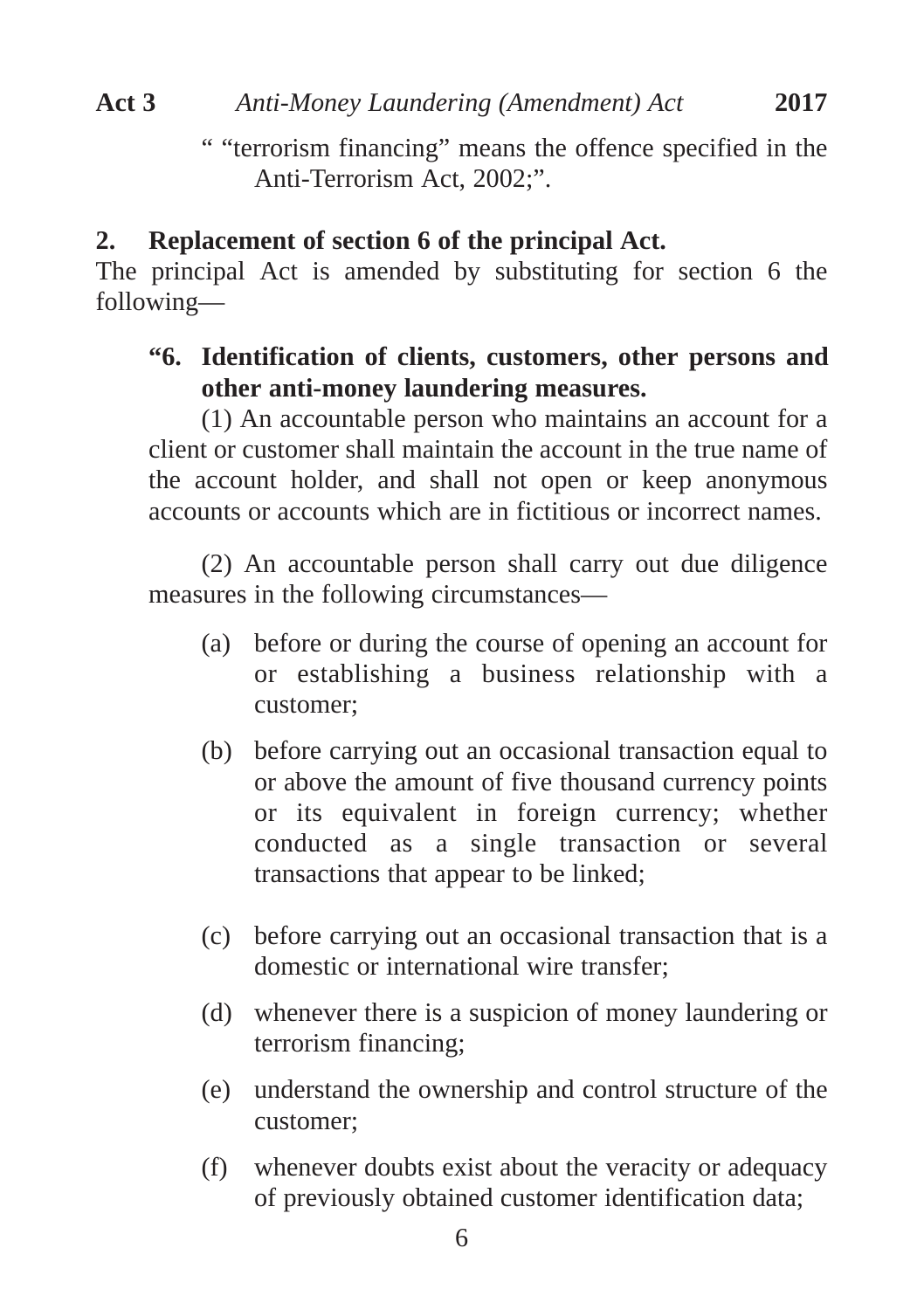(g) take any other measures as may be specified by the Minister by regulation.

(3) An accountable person shall apply the following due diligence measures on a risk sensitive basis and shall take into account the outcome of a risk assessment—

- (a) verify the identity of the client using reliable, independent source documents, data or information;
- (b) identify and take reasonable measures to verify the identity of a beneficial owner;
- (c) understand and, as appropriate, obtain information on the purpose and intended nature of the business relationship to permit the accountable person to fulfil its obligations under this Act;
- (d) if another person is acting on behalf of the customer, identify and verify the identity of that other person, and verify that person's authority to act on behalf of the customer;
- (e) take any other measures as may be specified by the Minister upon the advice of the Board and the Authority.

(4) An accountable person shall, in addition to the measures specified in subsection (3), undertake further customer due diligence measures to—

(a) verify the identity of a customer using reliable, independent source documents, data or information, such as passports, birth certificates, driver's licences, identity cards, national identification card, utility bills, bank statements, partnership contracts and incorporation papers or other identification documents prescribed by regulations made under this Act, in addition to documents providing convincing evidence of legal existence and powers of legal representatives;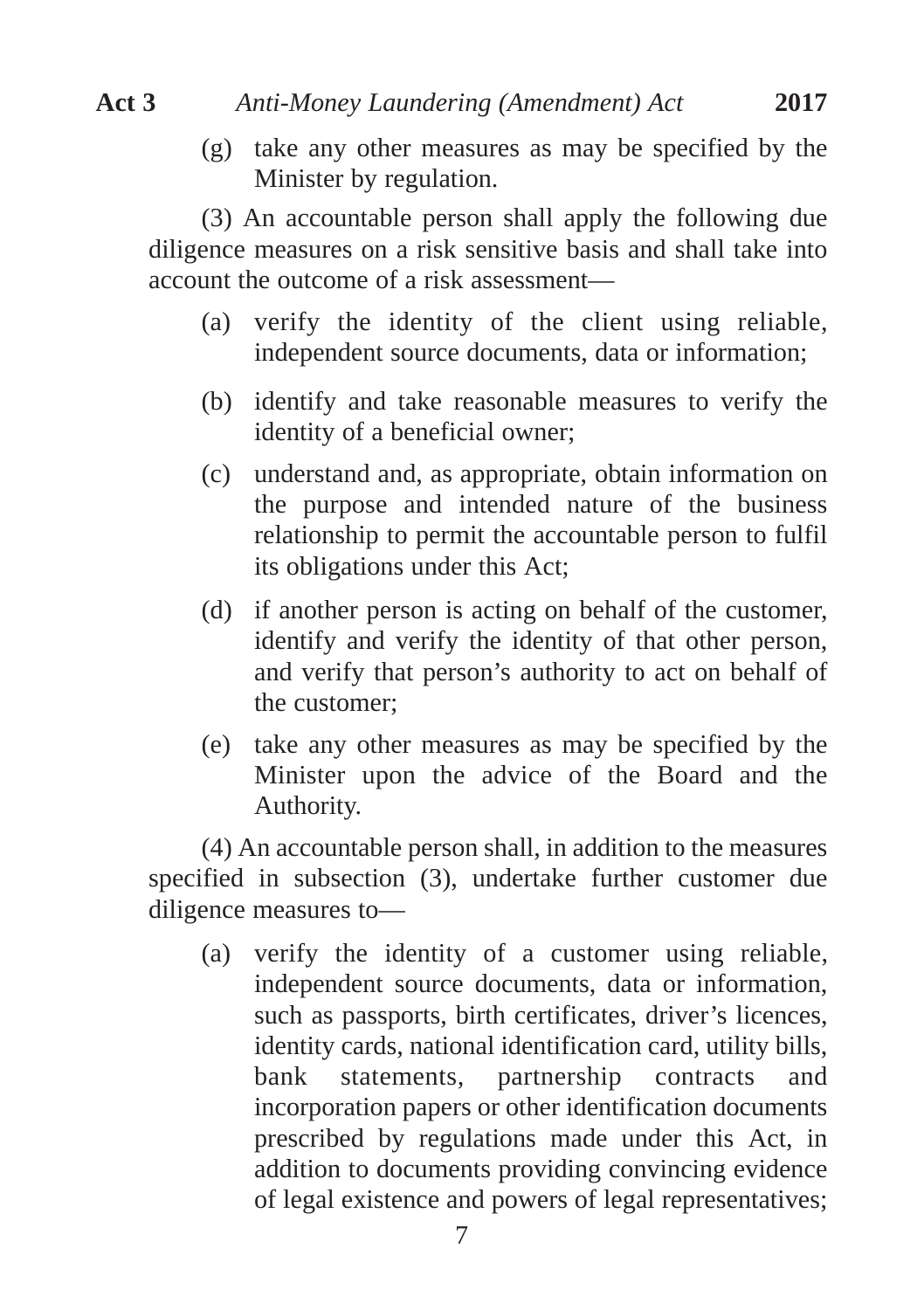- (b) verify the identity of the beneficial owner of the account, in the case of legal persons and other arrangements, including taking reasonable measures to understand the ownership, control and structure of the customer obtaining information concerning provisions regulating the power to bind the legal person and verifying that any person purporting to act on behalf of the customer is authorised, and to identify those persons; and
- (c) conduct ongoing due diligence on all business relationships and scrutinise transactions undertaken throughout the course of the business relationship to ensure that the transactions are consistent with the accountable person's knowledge of the customer and the risk and business profile of the customer, and where necessary, the source of funds.

(5) An accountable person shall identify and verify the identity of the customer and beneficial owner before or during the course of establishing a business relationship or conducting an occasional transaction.

(6) An accountable person may complete the verification of the customer or beneficial owners' identity after the establishment of the business relationship or carrying out of the occasional transaction provided that—

- (a) the verification occurs as soon as reasonably practicable;
- (b) the money laundering and terrorism financing risks are effectively managed; and
- (c) delaying the verification is essential not to interrupt the normal conduct of business.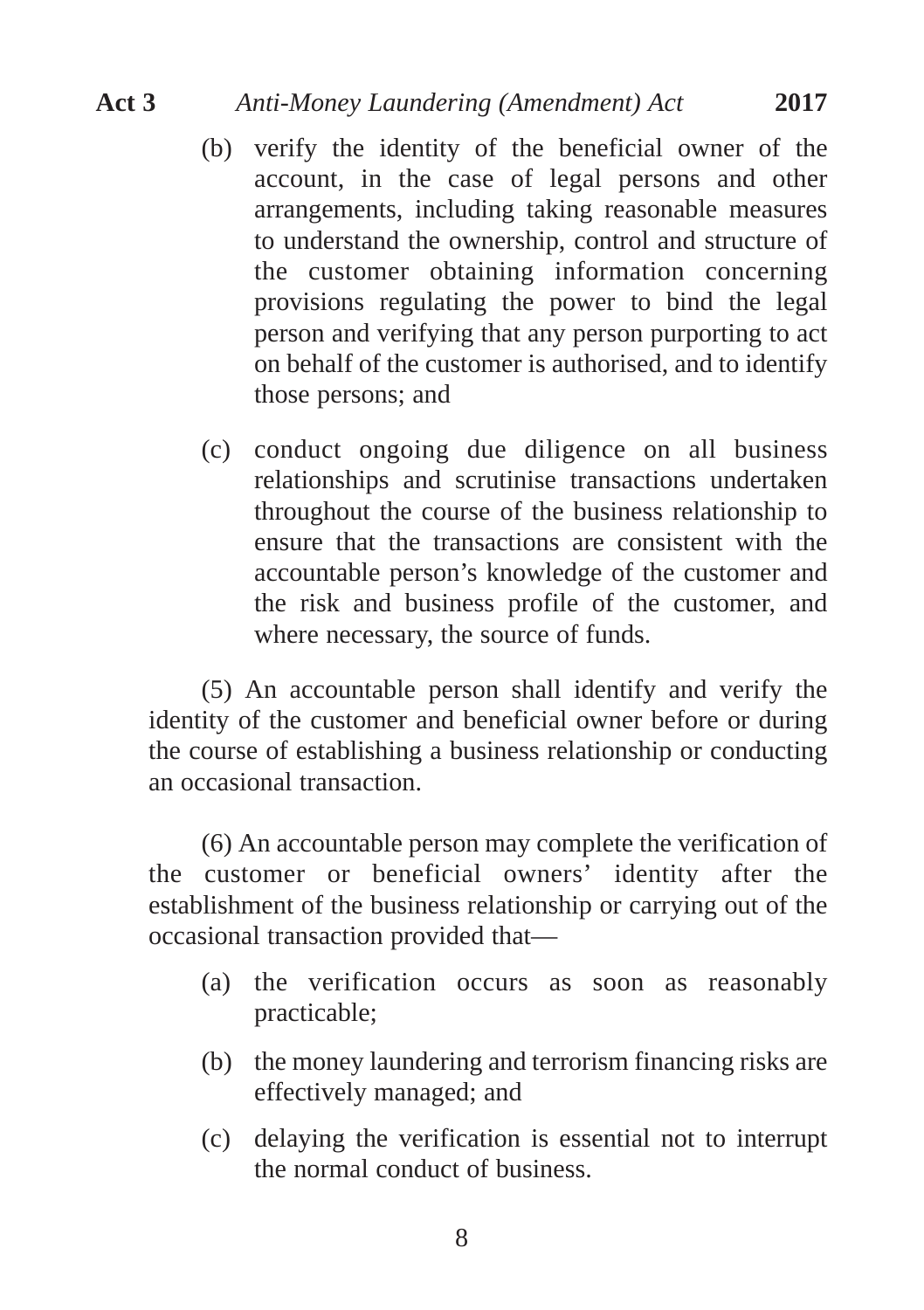(7) In addition to customer due diligence measures, an accountable person shall implement appropriate risk management systems to determine whether a customer or beneficial owner is a politically exposed person and if so, apply the following additional measures—

- (a) for a foreign politically exposed person, take reasonable measures to establish the source of wealth and funds;
- (b) apply enhanced ongoing monitoring of the business relationship and obtain the approval of senior management before establishing or continuing a business relationship with such a person;
- (c) for a domestic politically exposed person, and a person who is or has been entrusted with a prominent function by an international organization, apply the measures referred to in paragraph (a) where the risks of money laundering or terrorism financing are high.

(8) In relation to cross-border correspondent banking and other similar relationships, an accountable person shall, in addition to customer due diligence measures, apply the following measures—

- (a) adequately identify and verify the respondent institution with which it conducts such a business relationship;
- (b) gather sufficient information about a respondent institution to understand fully the nature of the respondent's business and to determine from publicly available information, the reputation of the institution and the quality of supervision, including whether it has been subject to a money laundering or terrorist financing investigation or regulatory action;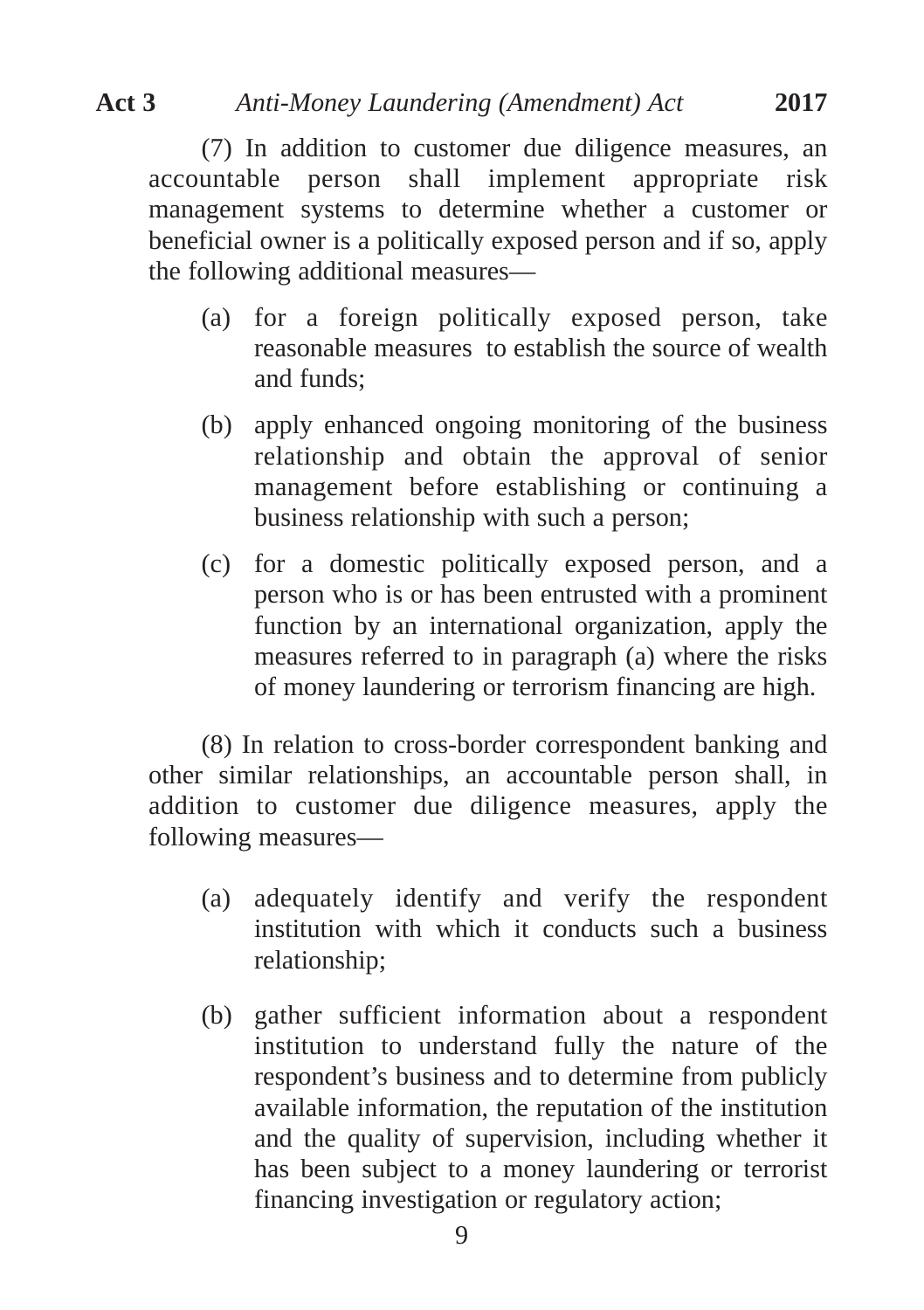- (c) assess the respondent institution's anti-money laundering and terrorism financing controls;
- (d) document the respective responsibilities of the accountable person and the respondent institution;
- (e) obtain written approval from the Central Bank before establishing a new correspondent financial institution relationship;
- (f) obtain approval from senior management before establishing a new correspondent relationship;
- (g) with respect to payable-through accounts, be satisfied that the respondent institution has verified the identity of and performed on-going due diligence on the customers having direct access to accounts of the correspondent and that the respondent bank is able to provide relevant customer identification data upon request to the correspondent bank.

(9) An accountable person shall apply the requirements under this section to cross-border correspondent banking and similar relationships established prior to the commencement of this Act.

(10) An accountable person shall not enter into, or continue, a correspondent banking relationship with a shell bank, or a respondent institution that is known to permit its accounts to be used by a shell bank.

(11) An accountable person shall implement specific and adequate measures to address the risks of money laundering and terrorism financing where the accountable person opens an account or establishes a business relationship or executes a transaction with a customer that is not physically present for the purpose of identification.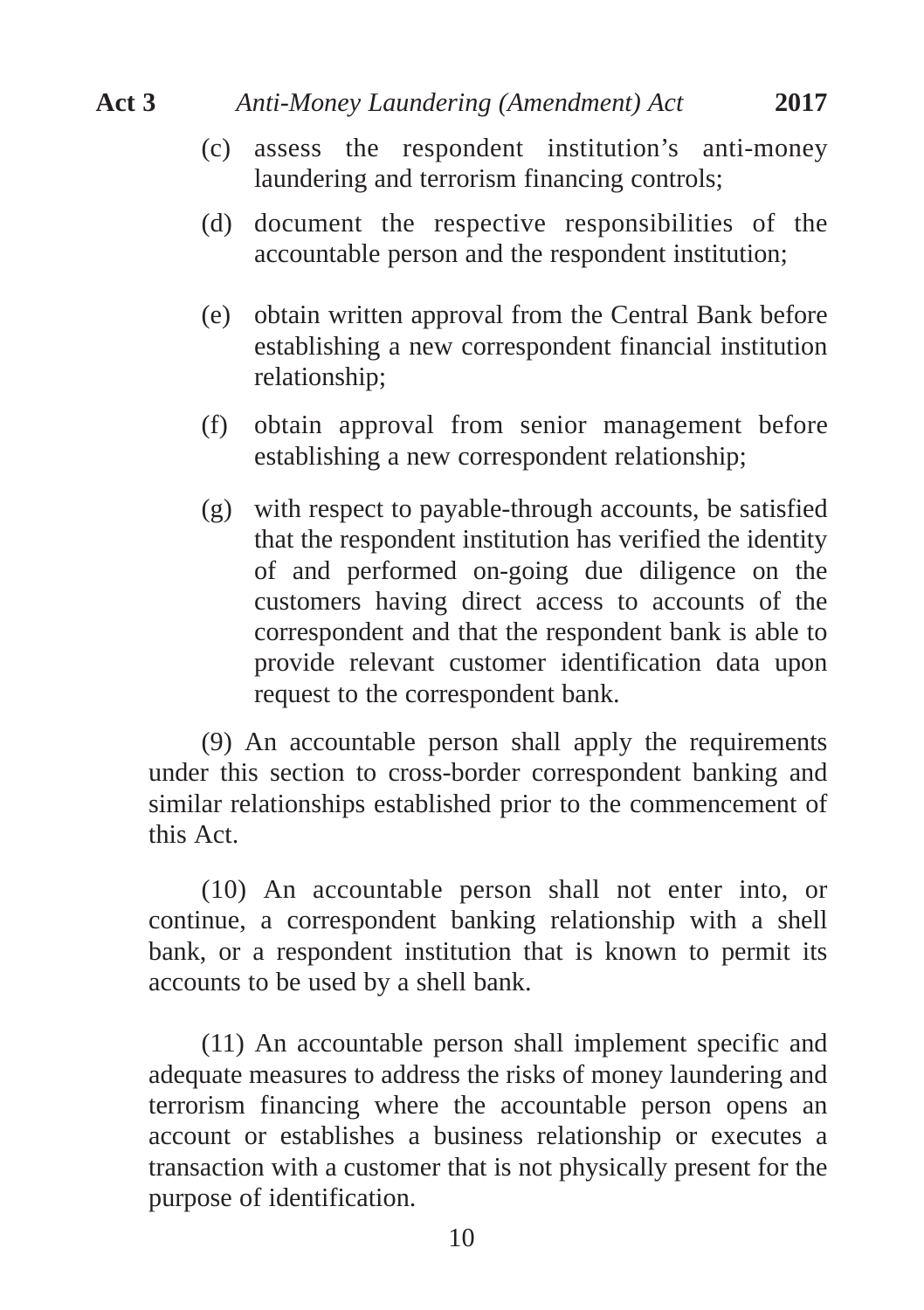(12) An accountable person shall apply enhanced due diligence measures to business relationships and transactions with persons or financial institutions from or in countries identified by the Authority or the accountable person as high risk.

(13) An accountable person shall, as far as reasonably possible, examine the background and purpose of all complex, unusual large transactions and all unusual patterns of transactions which have no apparent economic or lawful purpose, document all information concerning those transactions and the identity of all parties involved in those transactions, and retain such records in accordance with this Act.

(14) Where the accountable person considers the risk of money laundering or terrorism financing is high, an accountable person shall apply enhanced customer due diligence measures, and shall increase the degree and nature of monitoring of the business relationship to determine whether those transactions or activities appear unusual or suspicious.

(15) An accountable person shall not, when unable to comply with the provisions of this section, open an account, commence a business relationship, or conduct the transaction, or shall terminate the business relationship, and make a suspicious transactions report in relation to the customer.

(16) An accountable person shall apply the provisions of this section to accounts and customers existing prior to the commencement of this Act and on the basis of materiality and risk, and shall conduct due diligence on such existing relationship at appropriate times, or as prescribed by supervisory authorities.

(17) An accountable person shall develop and implement programs for the prevention of money laundering and terrorism financing that are appropriate to the risks and the size of the accountable person's business and the programs shall include—

11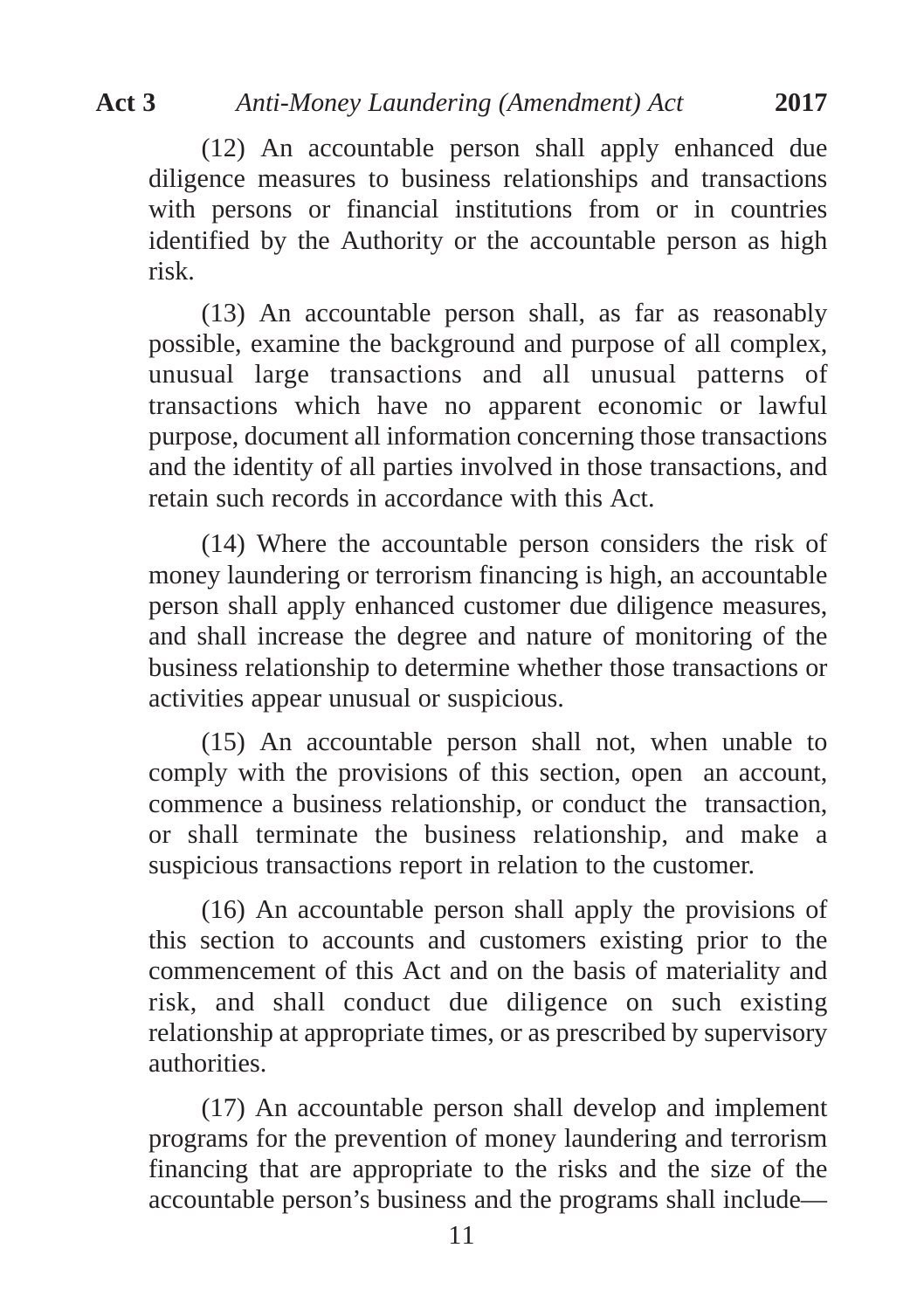- (a) internal policies, procedures, and controls to fulfil the obligations under this Act;
- (b) appropriate compliance management arrangements;
- (c) adequate screening procedures to ensure high standards when hiring employees;
- (d) an employee training program to ensure that employees, managers and directors are kept informed of all the aspects of the anti-money laundering and combating terrorism financing requirements, new developments, money laundering and terrorism financing techniques, methods and trends, and concerning due diligence measures and suspicious transaction reporting;
- (e) an independent audit function to test and verify compliance with and the effectiveness of the measures taken in accordance with the Act;
- (f) mechanisms for sharing with other members of the financial group, information obtained under this section, and to protect the confidentiality and use of exchanged information.

(18) An accountable person shall apply the measures under this section to its branches and majority owned subsidiaries to the extent permissible by the laws of the host country where the subsidiary or branch is situated.

(19) Where the laws of the host country do not permit the proper implementation of the requirements under this Act, the accountable person shall implement additional measures, as appropriate, to manage the money laundering and terrorism financing risks and inform its supervisory authority.

(20) An accountable person may rely on a third party to perform elements of the due diligence process where the following conditions are satisfied—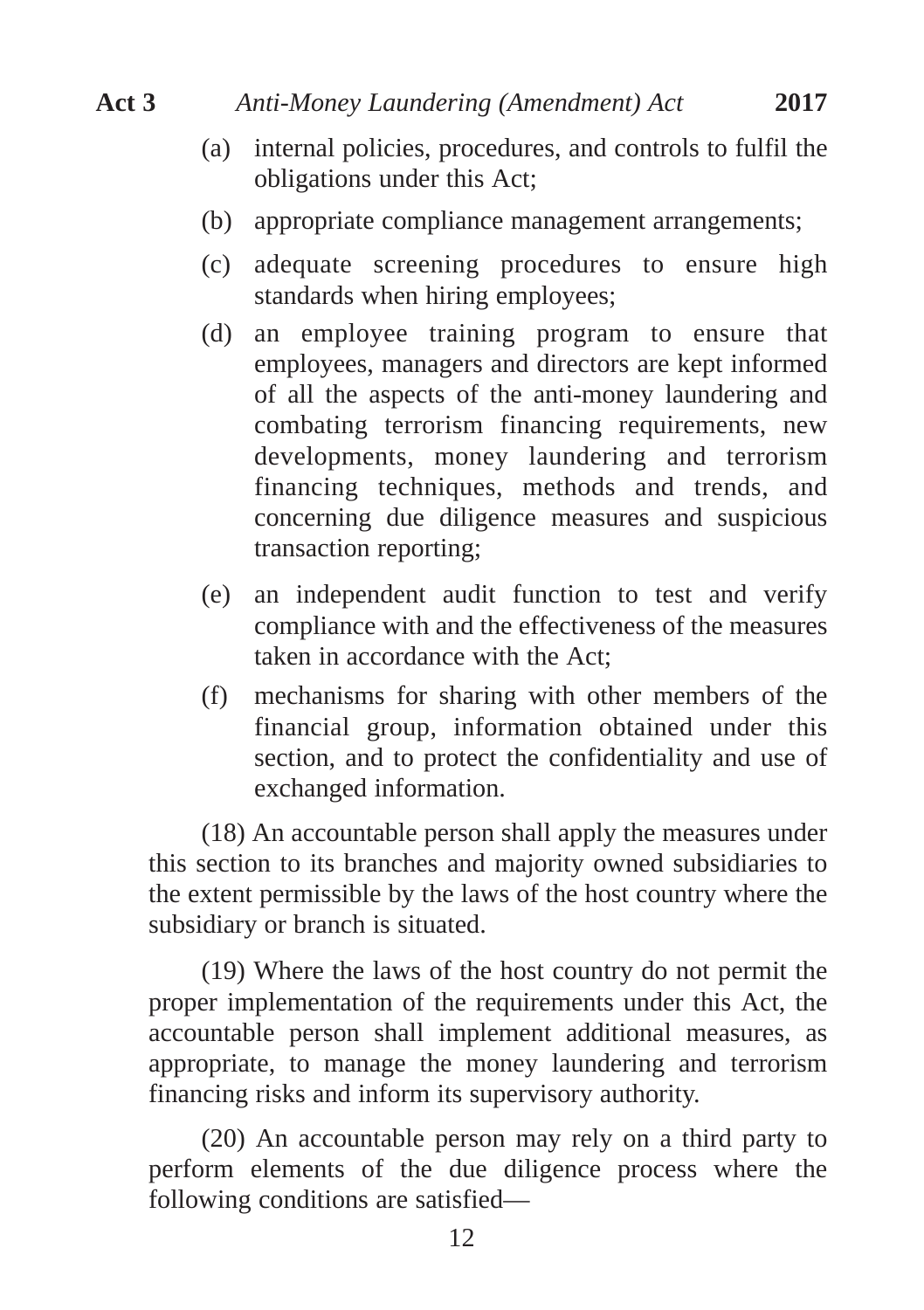- (a) the accountable person immediately obtains all information required under this section;
- (b) the accountable person is satisfied that copies of identification data and other relevant documentation relating to customer due diligence under this section shall be made available from the third party upon request and without delay; and
- (c) the accountable person is satisfied that the third party is regulated, supervised or monitored for and has measures in place to comply with the requirements of this section.

(21) An accountable person who relies on a third party that is part of the same financial group as the accountable person may consider that the requirements are satisfied where—

- (a) the group applies customer due diligence and recordkeeping requirements and applies internal controls and measures in accordance with the requirements of this Act;
- (b) the implementation of the controls and measures referred to in paragraph (a) is supervised at a group level by a competent authority; and
- (c) any higher country risk is adequately mitigated by the group's anti money laundering and combatting the financing of terrorism policies.

(22) For the avoidance of doubt, the responsibility for customer identification and verification shall at all times remain with the accountable person relying on the third party.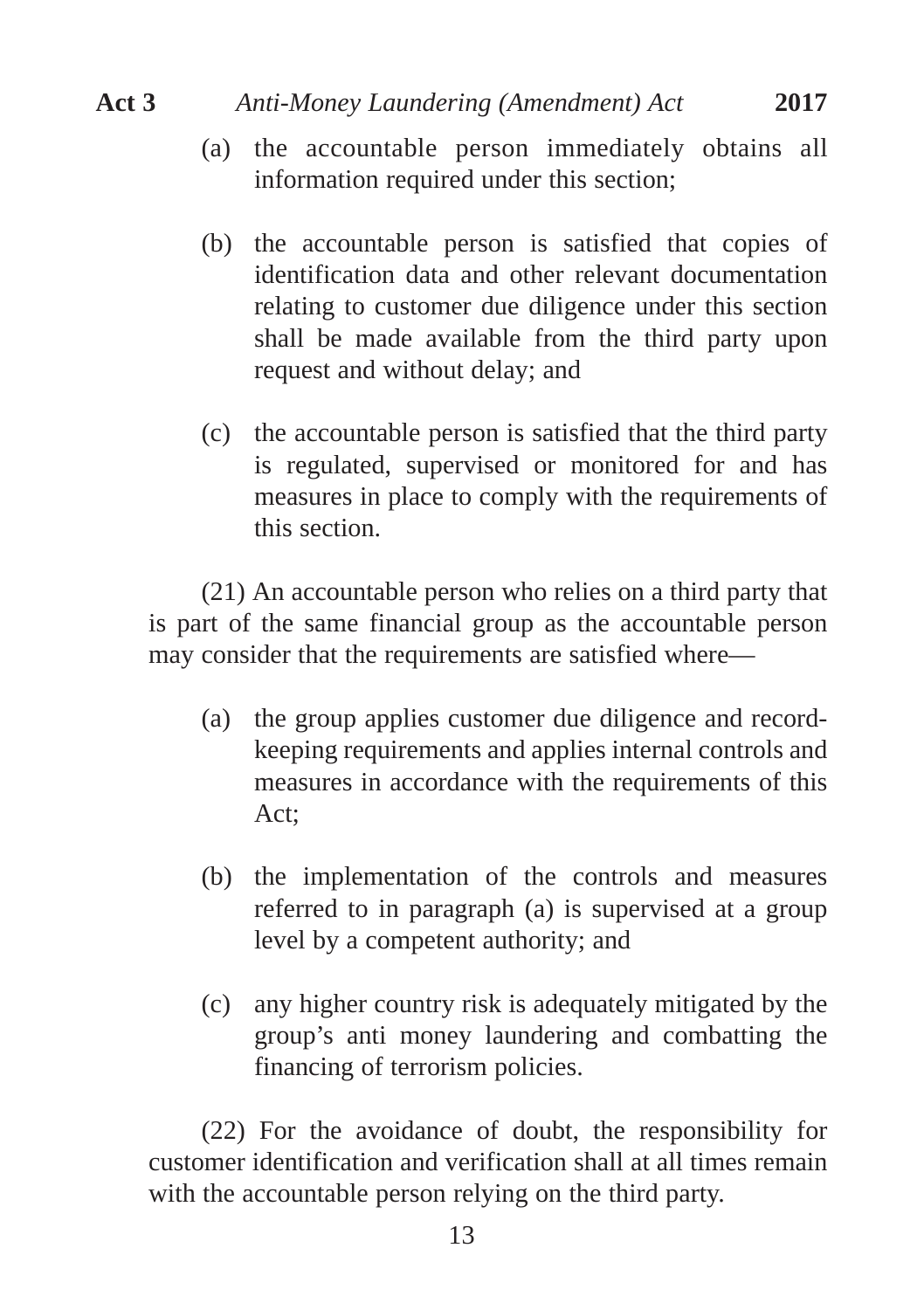(23) An accountable person shall ensure that simplified or reduced customer due diligence measures permitted for customers resident in another country are limited to countries that are compliant with or which have effectively implemented the internationally accepted standards.

(24) An accountable person shall ensure that documents, data or information collected under the customer due diligence process are kept up to date and relevant by undertaking regular reviews of existing documents.

(25) An accountable person shall ensure that it has or establishes policies and procedures to address specific risks associated with non face-to-face business relationships.

(26) An accountable person shall pay special attention to business relationships with persons from or in countries which do not apply or insufficiently apply or observe internationally recognized anti-money laundering and combatting of terrorism requirements.

(27) A competent authority shall establish guidelines to assist accountable persons to implement and comply with the anti-money laundering and combatting of terrorism requirements under this Act.

(28) A competent authority shall provide feedback to all accountable persons reporting under this Act.

(29) An accountable person shall take reasonable measures to ascertain the purpose of any transaction in excess of five thousand currency points or of five thousand currency points in case of cash transactions and the origin and ultimate destination of the funds involved in the transaction."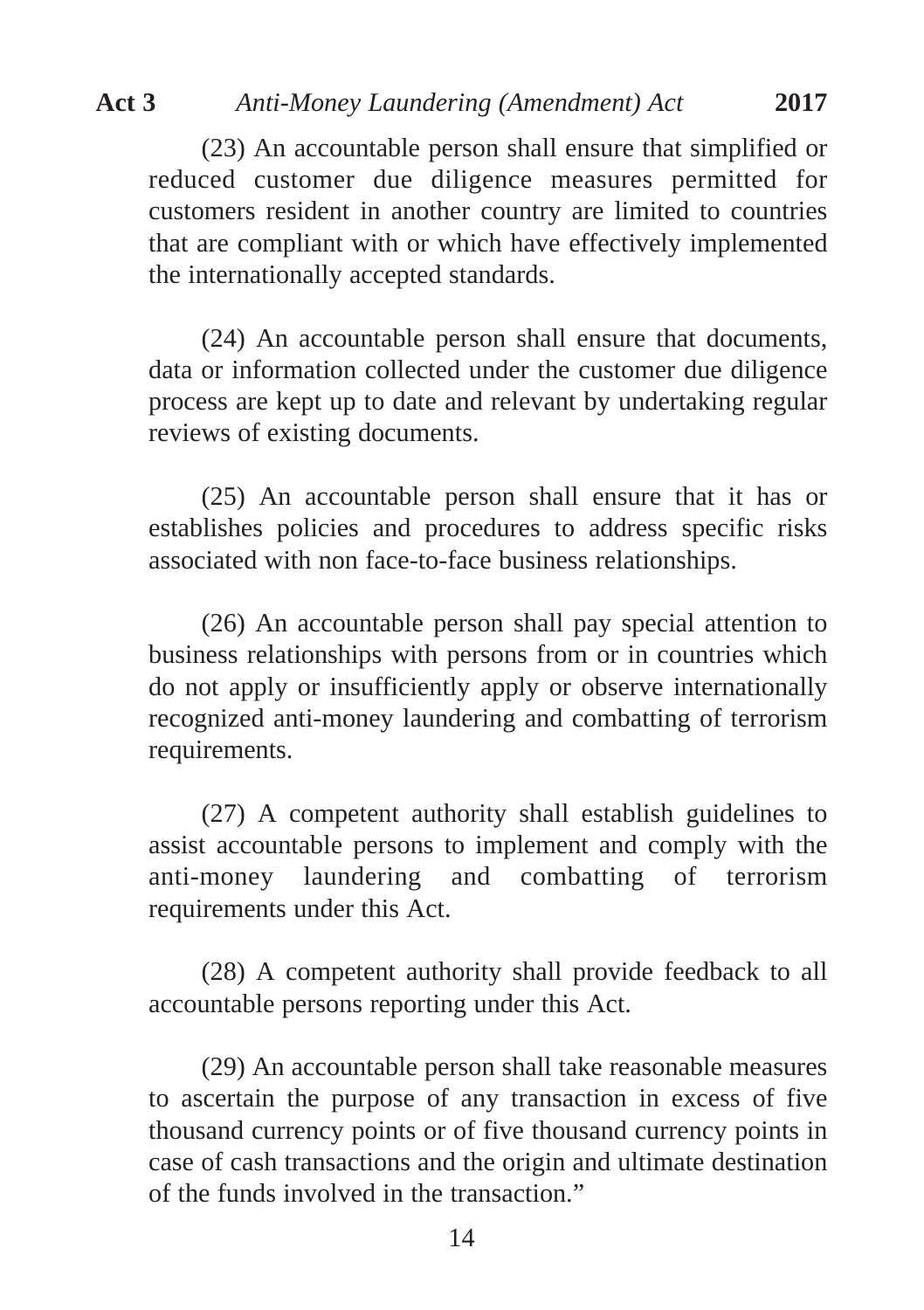## **3. Insertion of new section 6A.**

The principal Act is amended by inserting immediately after section 6, the following—

## **"6A. Risk assessment.**

(1) An accountable person shall take appropriate steps to identify, assess and monitor its money laundering and terrorism financing risks.

(2) An accountable person shall identify, assess and, take appropriate measures to manage and mitigate the money laundering or terrorism financing risks that may arise in relation to—

- (a) the development of new products and new business practices; including new delivery mechanisms for products and services; and
- (b) the use of new or developing technologies for both new and pre-existing products.

(3) The risk assessment under subsection (2) shall take place prior to the launch of the new product or business practice, or the use of a new or developing technology."

## **4. Replacement of section 7 of the principal Act.**

The principal Act is amended by substituting for section 7 the following—

## **"7. Record-keeping**

(1) An accountable person shall establish and maintain all necessary books and records relating to—

(a) the identity of a person obtained in accordance with customer due diligence measures;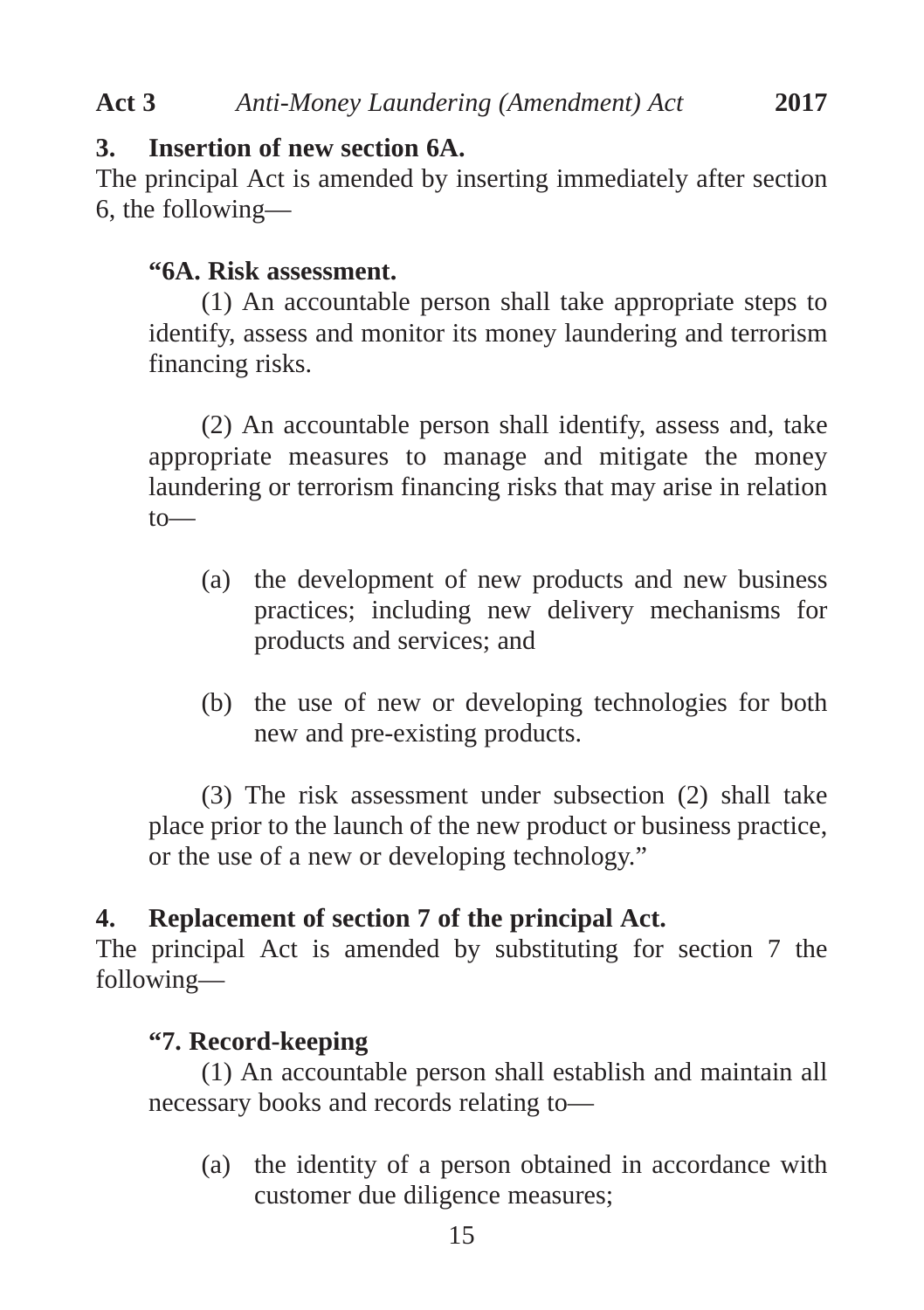- (b) all transactions both domestic and international, carried out by it and correspondence relating to the transactions as is necessary to enable the transaction to be readily reconstructed at any time by the Authority or other competent authority, and the records shall contain such particulars as the Minister may, by regulations prescribe;
- (c) all reports made to the Authority under this Act; including any accompanying documentation;
- (d) any enquiries relating to money laundering and financing of terrorism made by the Authority.

(2) For the purposes of subsection (1), books and records include—

- (a) account files, business correspondence including the results of any analysis undertaken and copies of documents evidencing the identities of customers and beneficial owners obtained through customer due diligence measures or in accordance with the provisions in this Act;
- (b) records on transactions and information obtained through customer due diligence measures, sufficient to reconstruct each individual transaction for both account holders and non-account holders including the amounts and types of currency involved, if any;
- (c) any findings set out in writing in accordance with this Act and related transaction information.

(3) The books and records referred to in subsection (1) shall be kept for a minimum period of ten years from the date—

(a) on which the evidence of the identity of a person was obtained;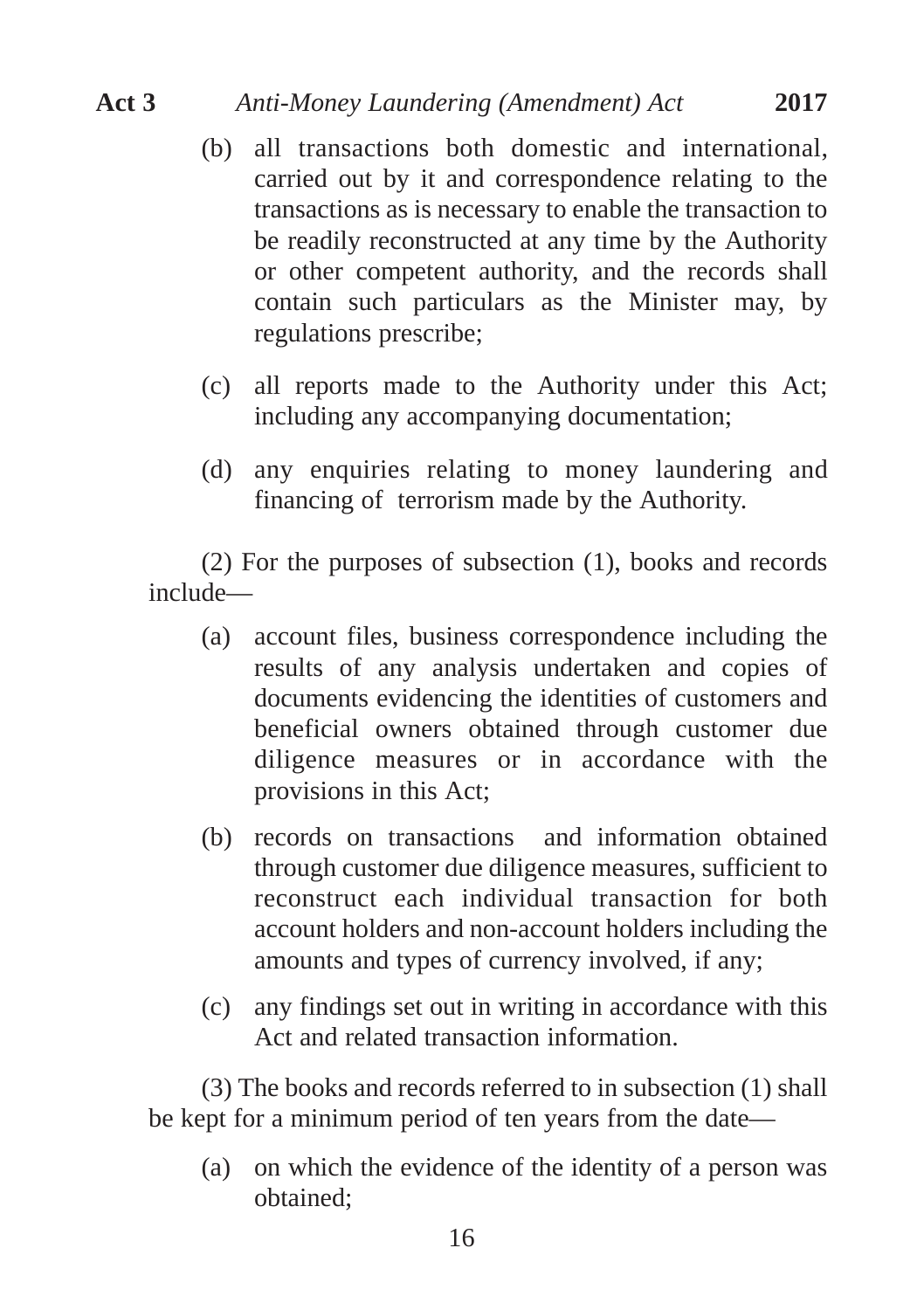- (b) of any transaction or correspondence;
- (c) on which the account is closed or business relationship ceases, whichever is the later.

(4) The books and records established and maintained for purposes of subsection (1) shall—

- (a) be sufficient to enable the transaction to be readily reconstructed at any time by the Authority or competent authority to provide, if necessary, evidence for the prosecution of any offence; and
- (b) be maintained in a manner and form that will enable the accountable institution to comply immediately with requests for information from the law enforcement agencies or the Financial Intelligence Authority;

(5) Where any book or record is required to be kept under this Act, a copy of the book or record, with the appropriate backup and recovery procedures, shall be kept in a manner prescribed by the Minister by regulations.

(6) The records maintained under this section shall be made available, upon request, to the Authority, or to a competent authority for purposes of ensuring compliance with this Act and for purposes of an investigation or prosecution of an offence."

### **5. Replacement of section 9 of the principal Act.**

The principal Act is amended by substituting for section 9 the following—

#### **"9. Reporting of suspicious transactions.**

(1) An accountable person shall report to the Authority if it suspects or has reasonable grounds to suspect that a transaction or attempted transaction involves proceeds of crime or funds related or linked to or to be used for money laundering or terrorism financing, regardless of the value of the transaction.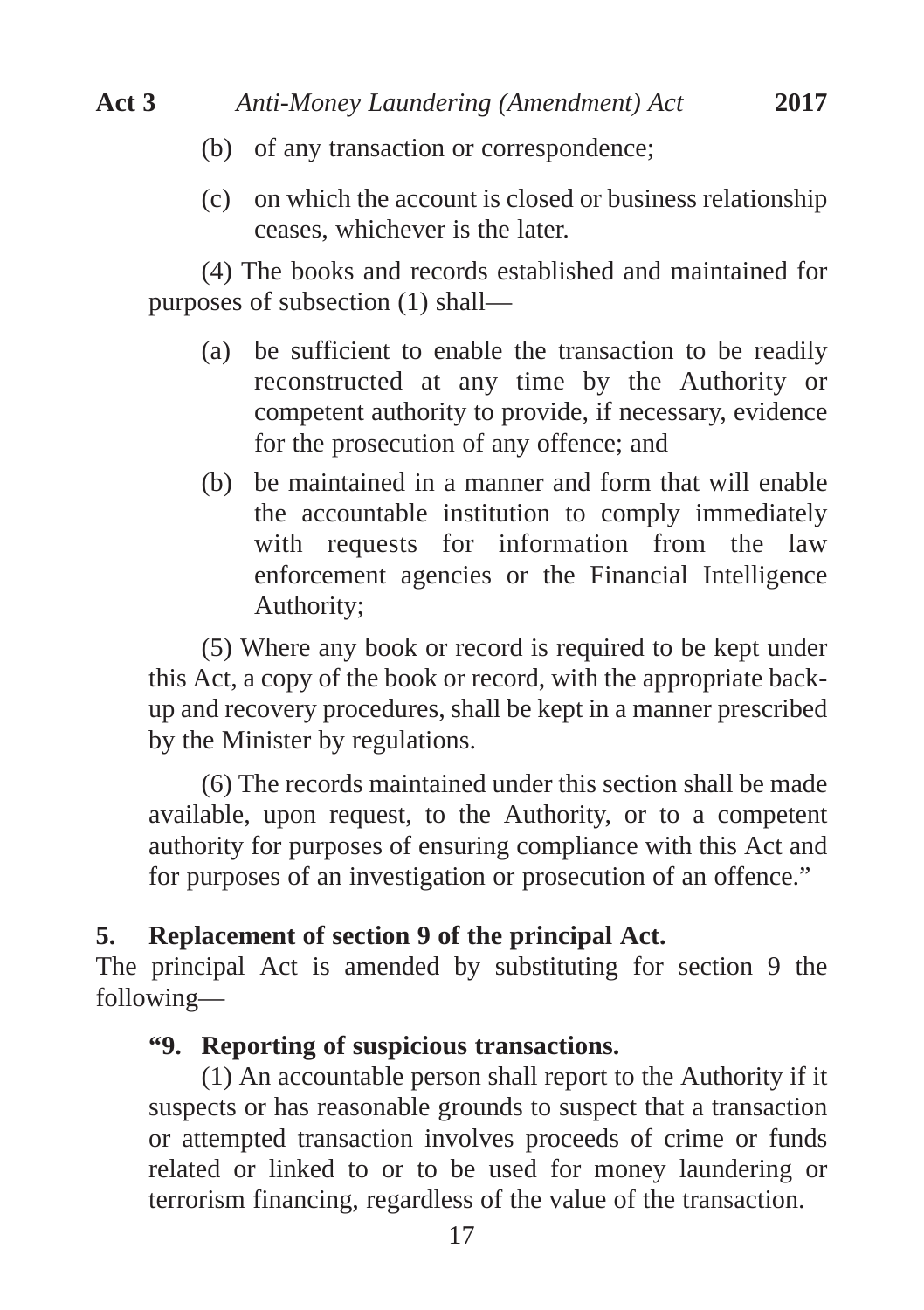(2) An accountable person shall make the report under section (1) without delay but not later than two working days from the date the suspicion was formed.

(3) The report under subregulation (1) shall be in the form prescribed by the Minister by regulations and shall be accompanied by any documents directly relevant to that suspicion and the grounds on which it is based.

(4) An accountable person, if requested by the Authority, shall give the Authority any relevant information or copies of documents or files, however and wherever stored, inside or outside their buildings, and within the time prescribed by the Authority.

(5) Advocates and other independent legal professionals and accountants are not required to report a transaction under this section if the relevant information was obtained in circumstances where they are subject to professional secrecy.

(6) An accountable person or its directors and employees shall not disclose to a customer or any other person the fact that a report under this section or related information will be, is being, or has been, submitted to the Authority or that a money laundering or terrorism financing investigation is being or has been carried out.

(7) Subsection (4), shall not preclude any disclosure or communication between and among directors and employees of the accountable person, in addition to advocates and competent authorities.

(8) Where a supervisory authority or an auditor of an accountable person suspects or has reasonable grounds to suspect that information in its possession concerning any transaction or attempted transaction may be—

(a) related to the commission of any offence under this Act or the offence of terrorism financing;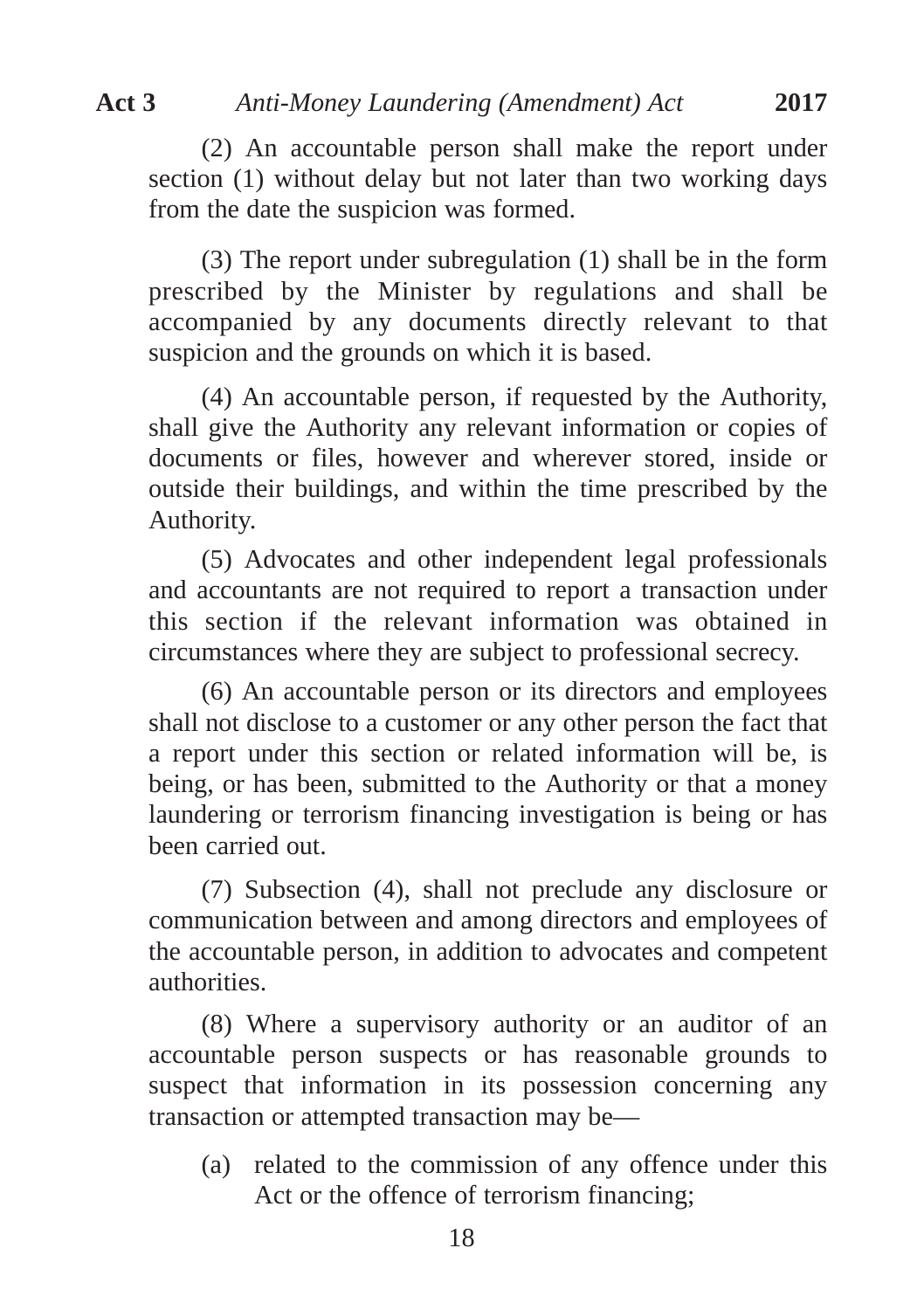- (b) relevant to an act preparatory to the offence of financing of terrorism;
- (c) an indication of money laundering or the financing of terrorism, the supervisory authority or the auditor shall, as soon as practicable after forming that suspicion or receiving the information, but not later than two working days, report the transaction or attempted transaction to the Authority."

#### **6. Insertion of new section 9A.**

The principal Act is amended by inserting immediately after section 9 the following—

## **"9A. Protection of identity of persons and information in suspicious transaction reports.**

A person shall not disclose any information that will identify or is likely to identify—

- (a) any person who has handled a transaction in respect of which a suspicious transaction report has been made;
- (b) any person who has made a suspicious transaction report; or
- (c) any information contained in a suspicious transaction report or information provided pursuant to this Act; except for the purposes of—
	- (i) the investigation or prosecution of a person for an unlawful activity, a money laundering offence or an offence of financing of terrorism; or
	- (ii) the enforcement of this Act."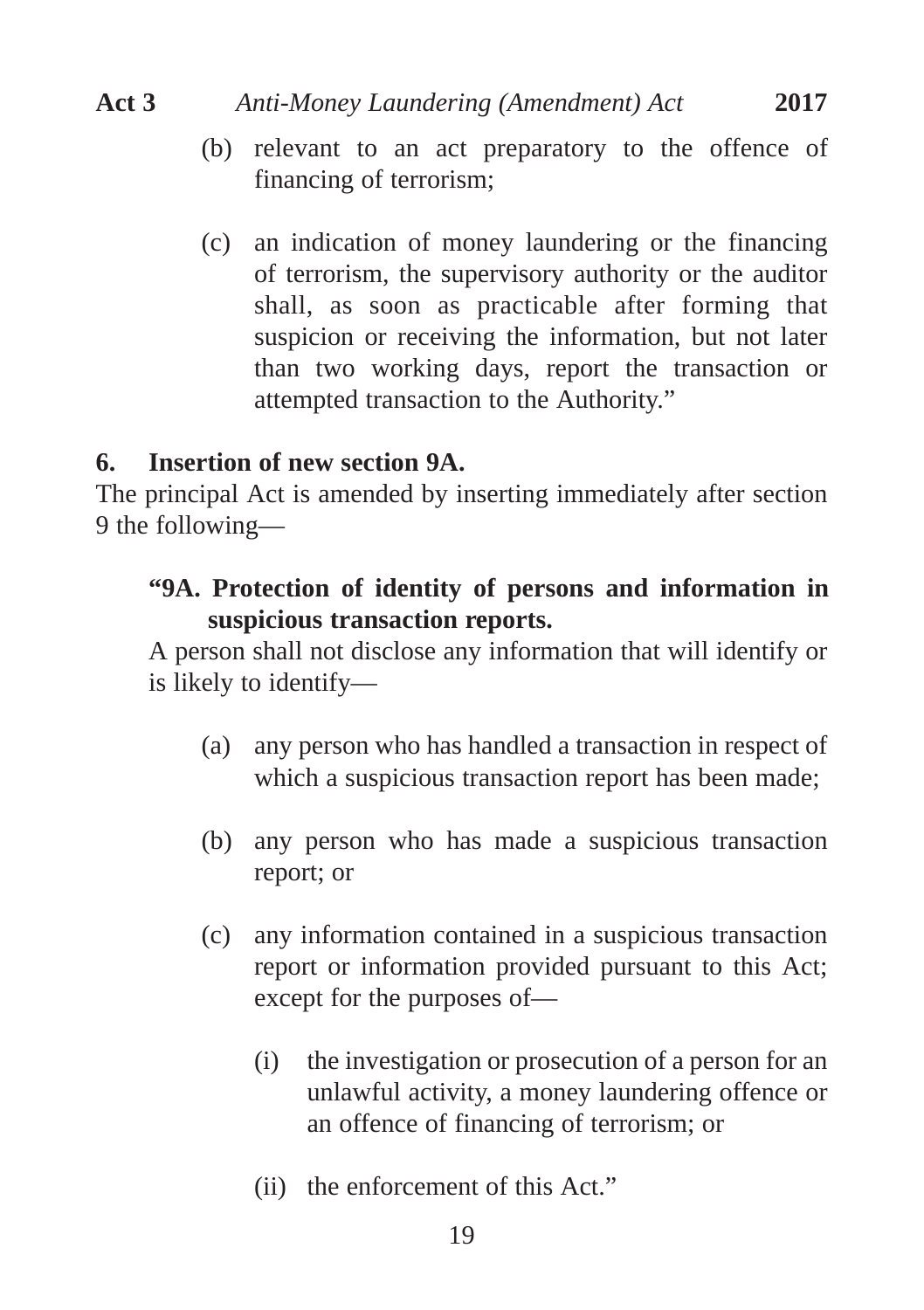## **7. Replacement of section 10 of the principal Act.**

The principal Act is amended by substituting for section 10 the following—

## **"10. Cross border movements of currency and negotiable bearer instruments.**

- (1) A person—
- (a) entering or leaving the territory of Uganda and carrying cash or bearer negotiable instruments exceeding one thousand five hundred currency points or the equivalent value in a foreign currency; or
- (b) arranging for the transfer of cash or bearer negotiable instruments exceeding one thousand five hundred currency points or the equivalent value in a foreign currency into or out of the territory of Uganda by mail, shipping service or any other means,

shall declare that amount to the Uganda Revenue Authority in the manner prescribed by the Minister by regulations.

(2) The Uganda Revenue Authority may request additional information concerning the source and purpose of use of the cash or bearer negotiable instruments referred to in subsection (1).

(3) The customs department of the Uganda Revenue Authority shall, without delay, forward to the Authority any form completed under the requirements of this section.

(4) The Uganda Revenue Authority shall, in case of suspicion of money laundering or terrorism financing, or in the case of a false declaration or a failure to declare, seize the currency or bearer-negotiable instruments for a period not exceeding six months and shall immediately notify the Authority.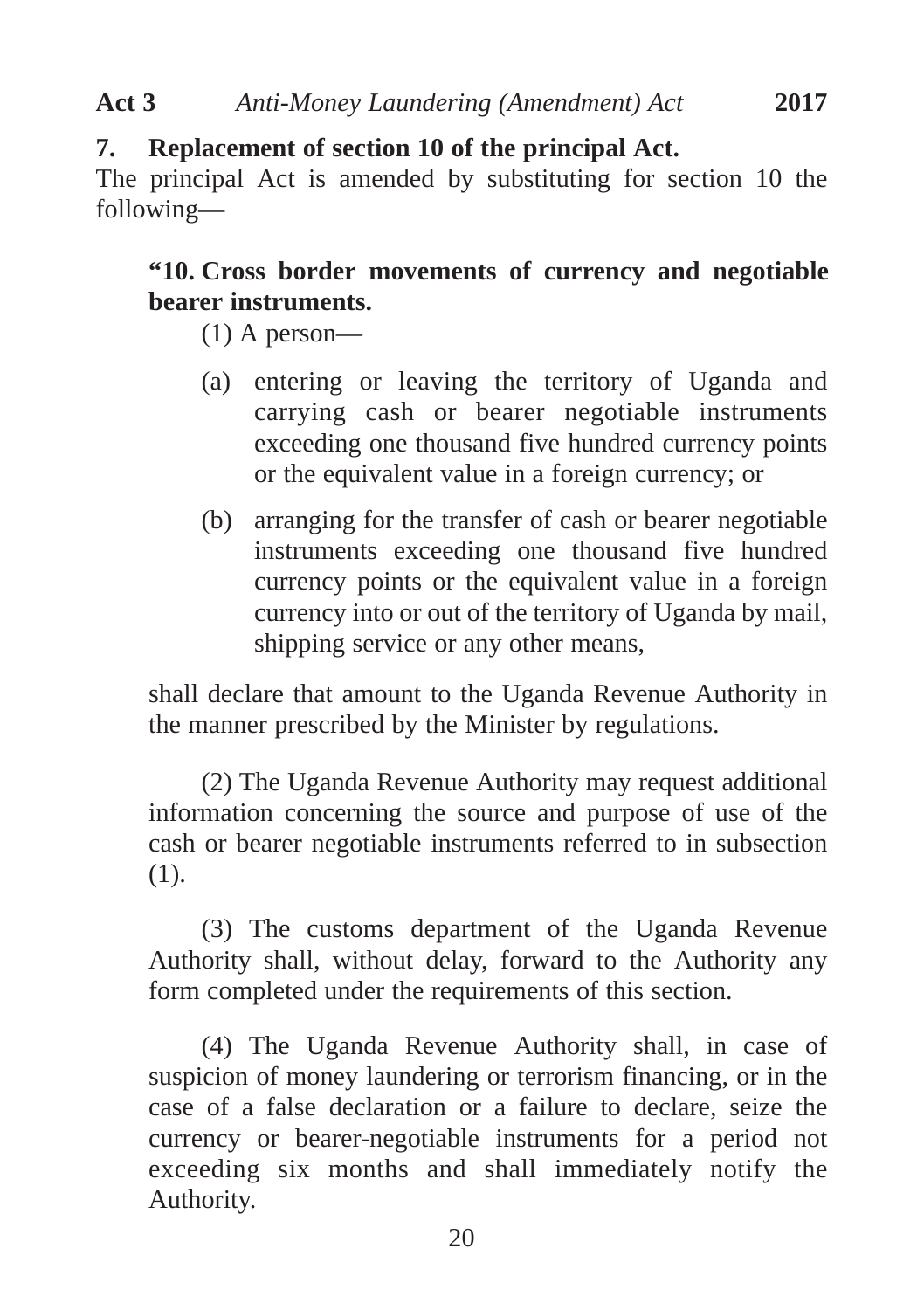(5) The court may, on application by the Authority, extend the time beyond that prescribed in subsection (4) in respect of a seizure.

(6) The Authority shall, in consultation with the Uganda Revenue Authority, issue instructions and guidelines for the purposes of implementing the provisions of this section."

## **8. Amendment of section 13 of the principal Act.**

Section 13 of the principal Act is amended by substituting for subsection (1) the following—

"(1) An accountable person who engages in electronic funds transfers shall obtain and include accurate originator information and information relating to the recipient when carrying out electronic funds transfers and shall ensure that the information remains with the transfer order or related message throughout the payment chain.

 $(1)(a)$  A financial institution originating the wire transfer that is unable to obtain the information referred to in subsection (1) shall not execute the transfer."

## **9. Amendment of section 14 of the principal Act.**

Section 14 of the principal Act, is amended—

- (a) in subsection (1), by substituting for the word "no" occurring immediately after the words "confidentiality", the word "any";
- (b) by inserting immediately after subsection (2), the following—
	- "(3) For the purposes of subsection (2), privileged communication means—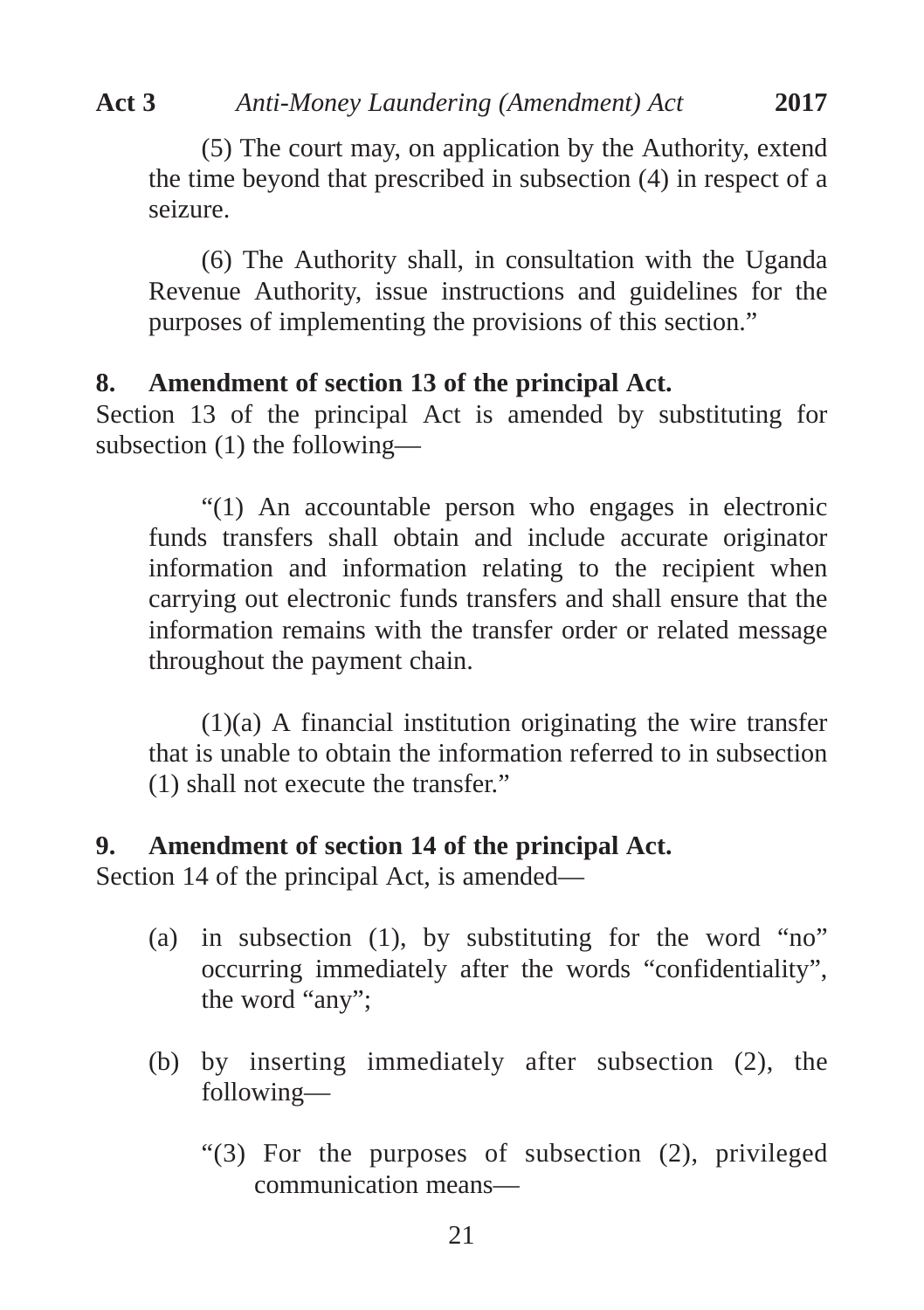- (a) confidential communication, whether oral or in writing, passing between an advocate in his or her professional capacity and another advocate in that capacity; or
- (b) any communication made or brought into existence for the purpose of obtaining or giving legal advice or assistance; and
- (c) any communication not made or brought into existence for the purpose of committing or furthering the commission of an illegal or wrongful act.''

#### **10. Amendment of section 19 of the principal Act.**

Section 19 of the principal Act is amended by substituting for paragraph (e), the following—

"(e) exchange, spontaneously or upon request, any information with similar bodies of other countries that may be relevant for the processing or analyzing of information relating to money laundering or terrorism financing."

#### **11. Amendment of section 20 of the principal Act.**

Section 20 of the principal Act is amended in subsection (1)—

- (a) in paragraph (a) by inserting the word "receive" immediately before the word "process";
- (b) by substituting for paragraph (b), the following—
	- "(b) shall disseminate, either spontaneously or upon request, information and the results of its analysis to any relevant competent authority in Uganda and if the analysis and assessment shows that a money laundering offence, a terrorism financing offence or a crime has been, or is being committed, to send a copy of the referral or information to the relevant supervisory authority;"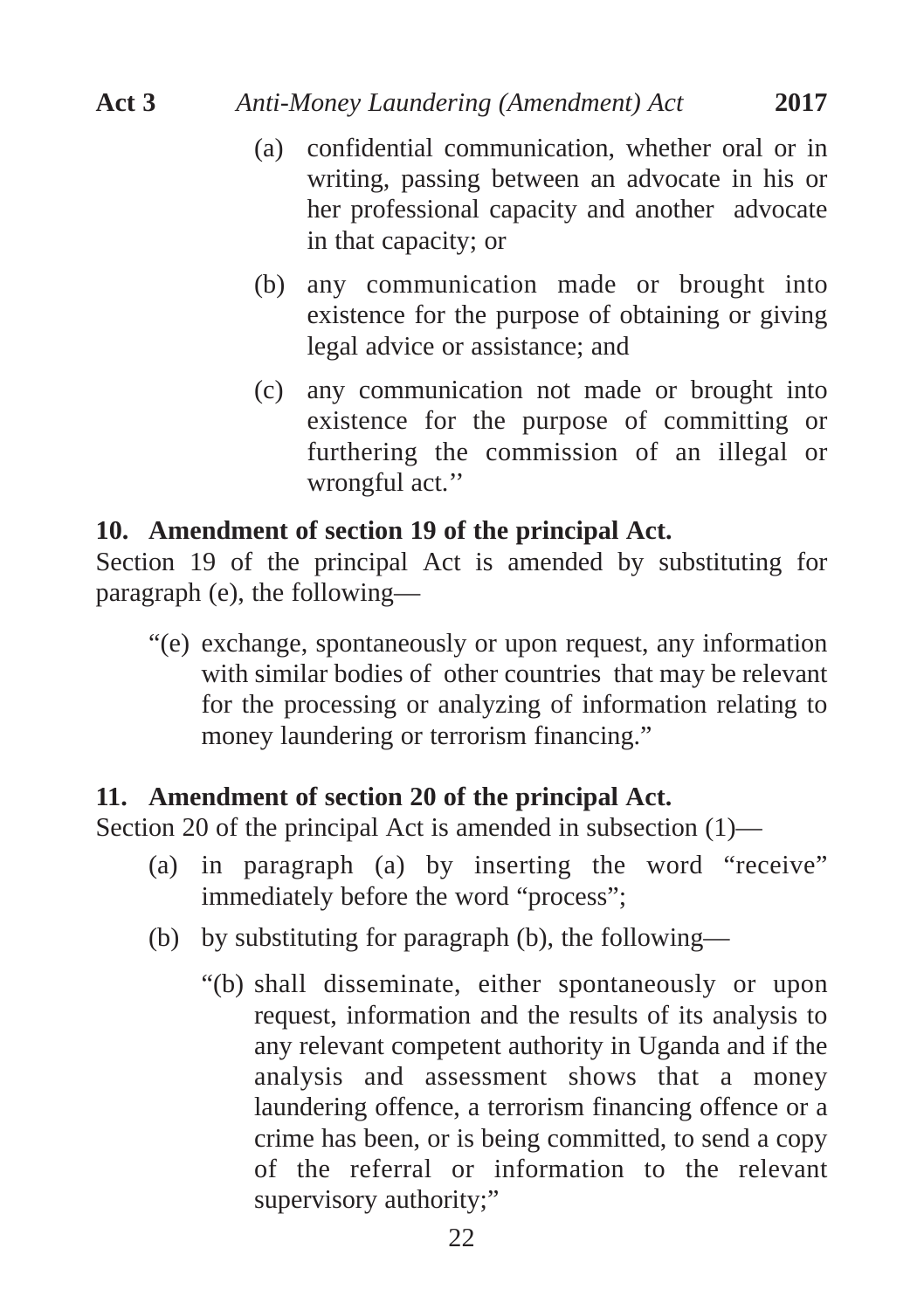#### **12. Amendment of section 21 of the principal Act.**

Section 21 of the principal Act is amended—

- (a) in subsection (1) by inserting immediately after paragraph (p), the following—
	- "(pa) impose administrative sanctions on an accountable person who fails to comply with directives, guidelines or requests issued by the Authority;
	- (pb) register accountable persons;
	- (pc)keep a register of accountable persons;
	- (pd) coordinate a national risk assessment on anti-money laundering and financing of terrorism.
- (b) by inserting immediately after paragraph (q), the following—
	- "(r) to supervise, monitor and ensure compliance of this Act by all accountable persons in consultation with respective regulatory authorities."

#### **13. Insertion of new section 21A.**

The principal Act is amended by inserting immediately after section 21, the following new section—

### **"21A. Powers to enforce compliance.**

(1) The enforcement of compliance with the provisions of this Act by an accountable person shall be the responsibility of the supervisory body of the accountable person.

(2) Where the accountable person has no supervisory body, it is the responsibility of the Authority to ensure that that accountable person complies with the provisions of this Act.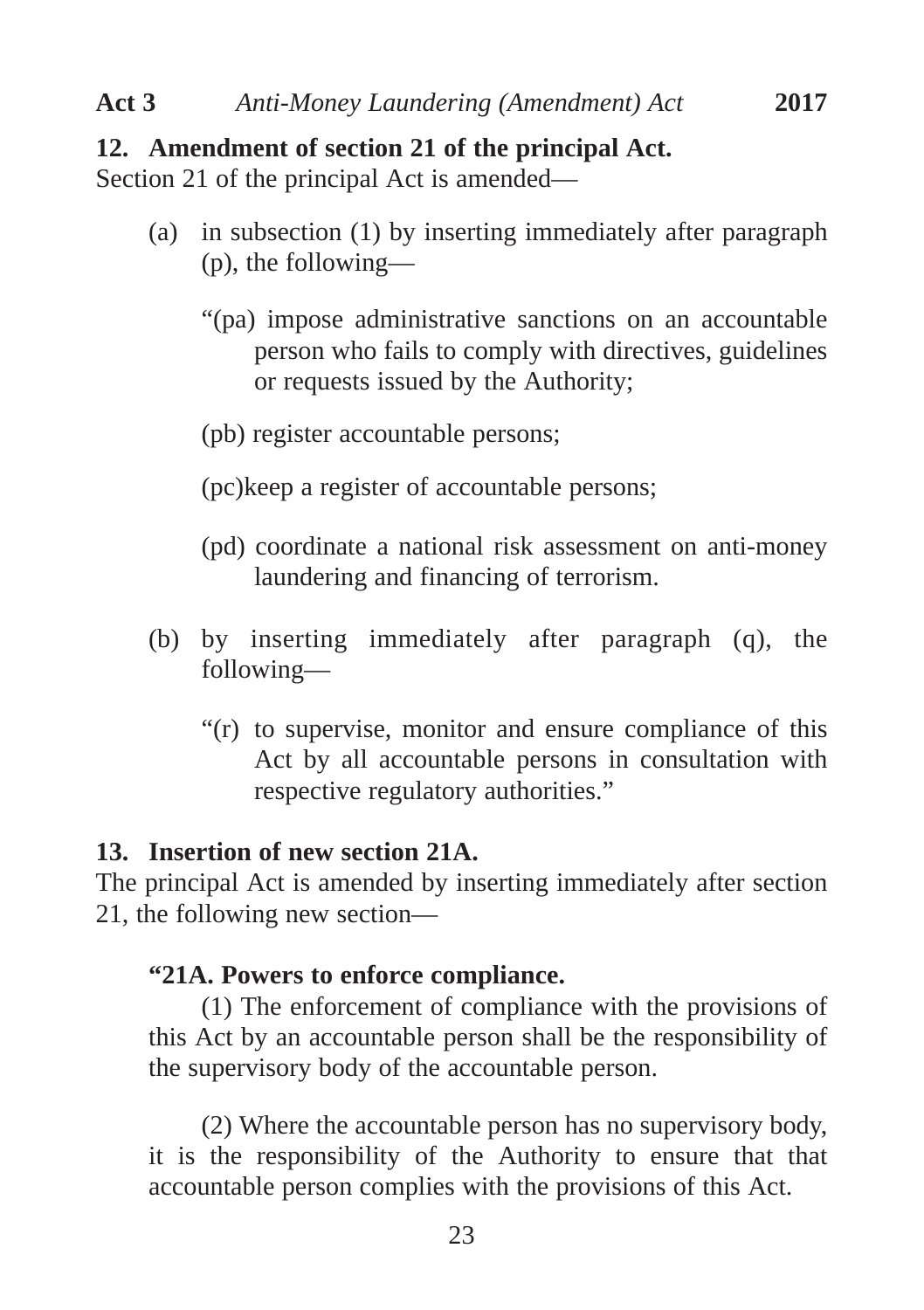(3) The Authority or a supervisory body may direct any accountable person that has, without reasonable excuse, failed to comply in whole or in part with any obligations under this Act to comply.

(4) Where an accountable person fails to comply with a directive issued under subsection (3), the Authority or the supervisory body, may, upon application to a court, obtain an order against any or all of the officers or employees of that accountable person on such terms as the court deems necessary to enforce compliance with the Act.

(5) Subject to subsection (4) the court may order that should the accountable person or any officer or employee of the accountable person fail, without reasonable excuse, to comply with all or any of the provisions of the order, the accountable person or officer or employee shall pay a fine not exceeding one thousand eight hundred currency points, and may in addition pay an additional fine of one hundred and eighty currency point for each day that the failure to comply continues.

(6) A supervisory body, in exercising its powers under this section may—

- (a) take any measures it considers necessary or expedient to meet its obligations as imposed by this Act or any other law, order, or directive made under this Act;
- (b) require a reporting person supervised or regulated by it and to whom the provisions of this Act apply, to report on that accountable person's compliance with this Act or any other law, order, or directive under this Act, in the form and manner determined by the supervisory body;
- (c) issue or amend any licence, registration, approval or authorisation that the supervisory body may issue or grant in accordance with any other law, to include the following conditions—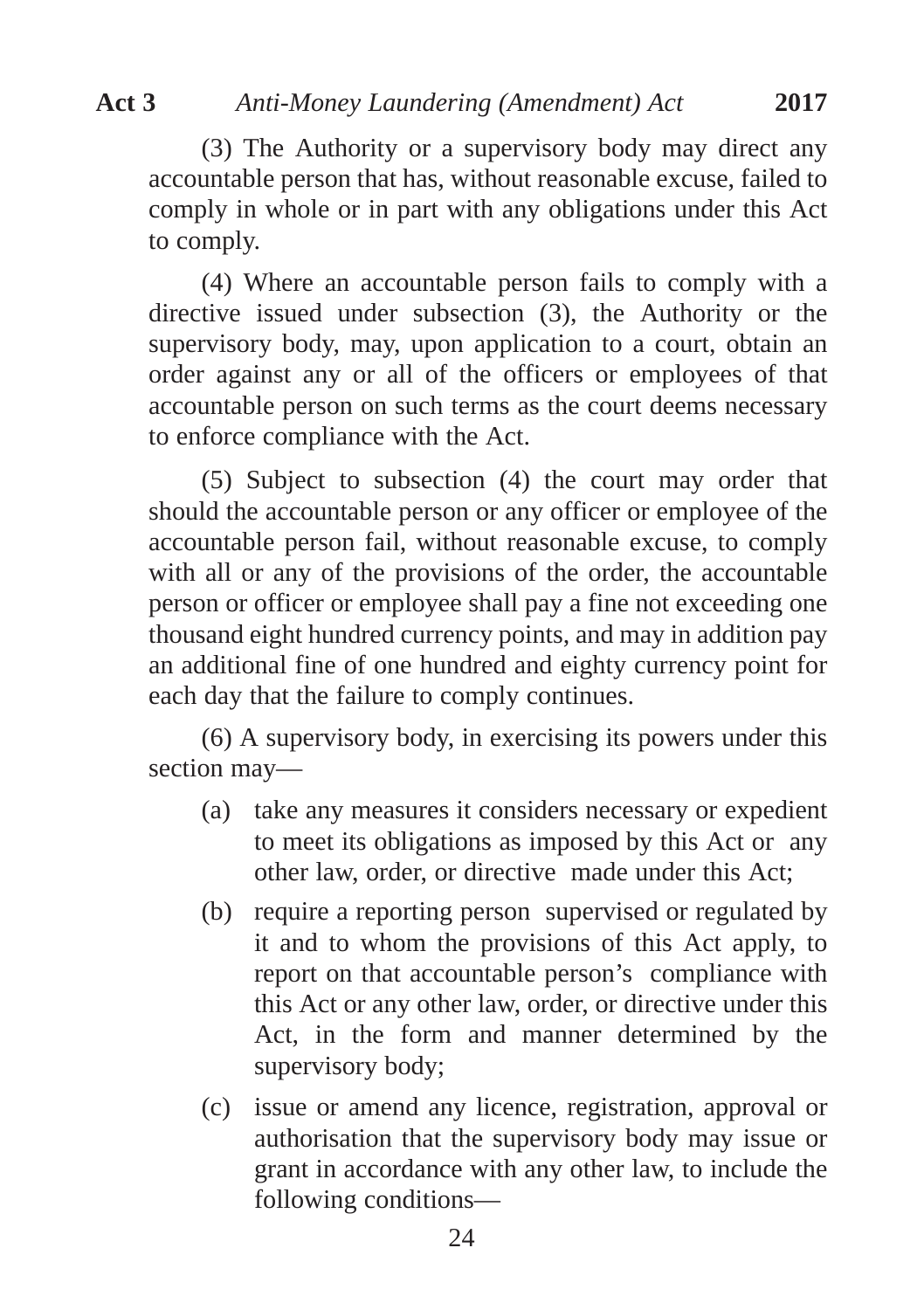- (i) a requirement for compliance with this Act; or
- (ii) the continued availability of human, financial, technological and other resources to ensure compliance with this Act or any order or directive made under this Act.
- (d) ascertain whether a person is fit and proper to hold office in a reporting institution taking into account any involvement, whether directly or indirectly by that person in any non-compliance with this Act, order, directive or Regulations made under this Act or in any money laundering activity.

(7) A supervisory body shall submit to the Authority, within such period and in such manner, as the Authority may in writing prescribe, a written report on any action taken against any reporting institution under this Act or any order, directive or regulations made under this Act.

(8) The Authority and every supervisory body shall coordinate the exercise of powers and performance of functions under this Act to ensure the consistent application of this Act."

#### **14. Amendment of section 24 of the principal Act.**

Section 24 of the principal Act, is amended in subsection (1)—

- (a) by substituting for paragraph (f) the following—
	- (f) subject to sections 28,30 and 32 appoint, remove and suspend the members of staff of the Authority in accordance with the Human Resource Manual;
- (b) by inserting immediately after paragraph (f), the following—
	- (g) review and approve the budgetary estimates of the Authority;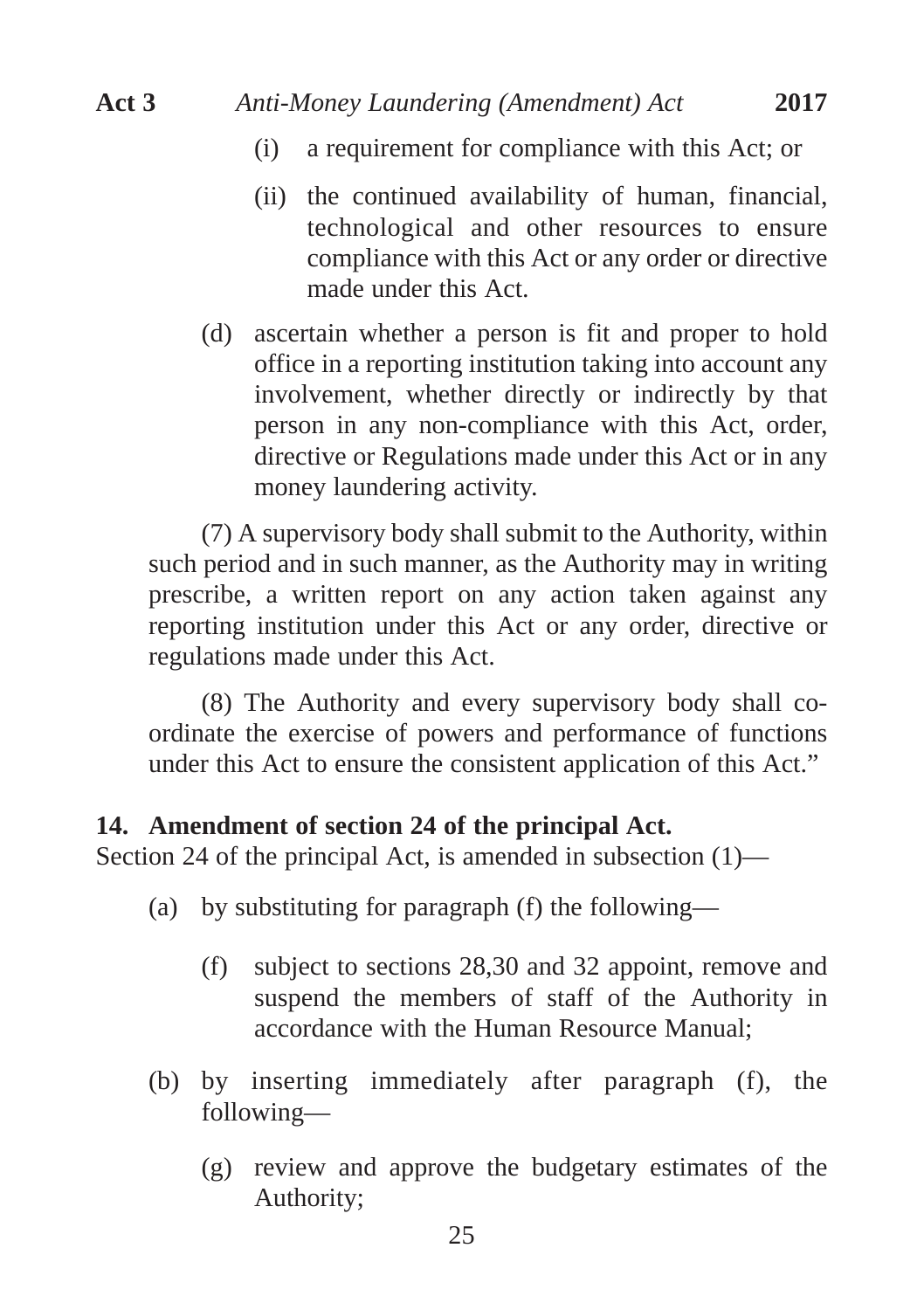- (h) review and approve the strategic plan of the Authority; and
- (i) consider the annual report of the Authority and report to the Minister on any matter appearing in or arising out of such a report.

## **15. Amendment of section 38 of the principal Act.**

Section 38 of the principal Act is amended by inserting immediately after section 38, the following new section—

## **"38A. Exchange of information by competent authorities.**

Competent authorities may exchange information and provide international cooperation both upon request from and spontaneously to foreign counterparts in relation to possible or confirmed money laundering or terrorist financing and any related activity subject to the regulations made under this Act

## **16. Replacement of section 116 of the principal Act.**

The principal Act is amended by substituting for section 116 the following—

## **"116. Offence of money laundering.**

A person who engages in any act of money laundering prohibited in section 3, commits an offence."